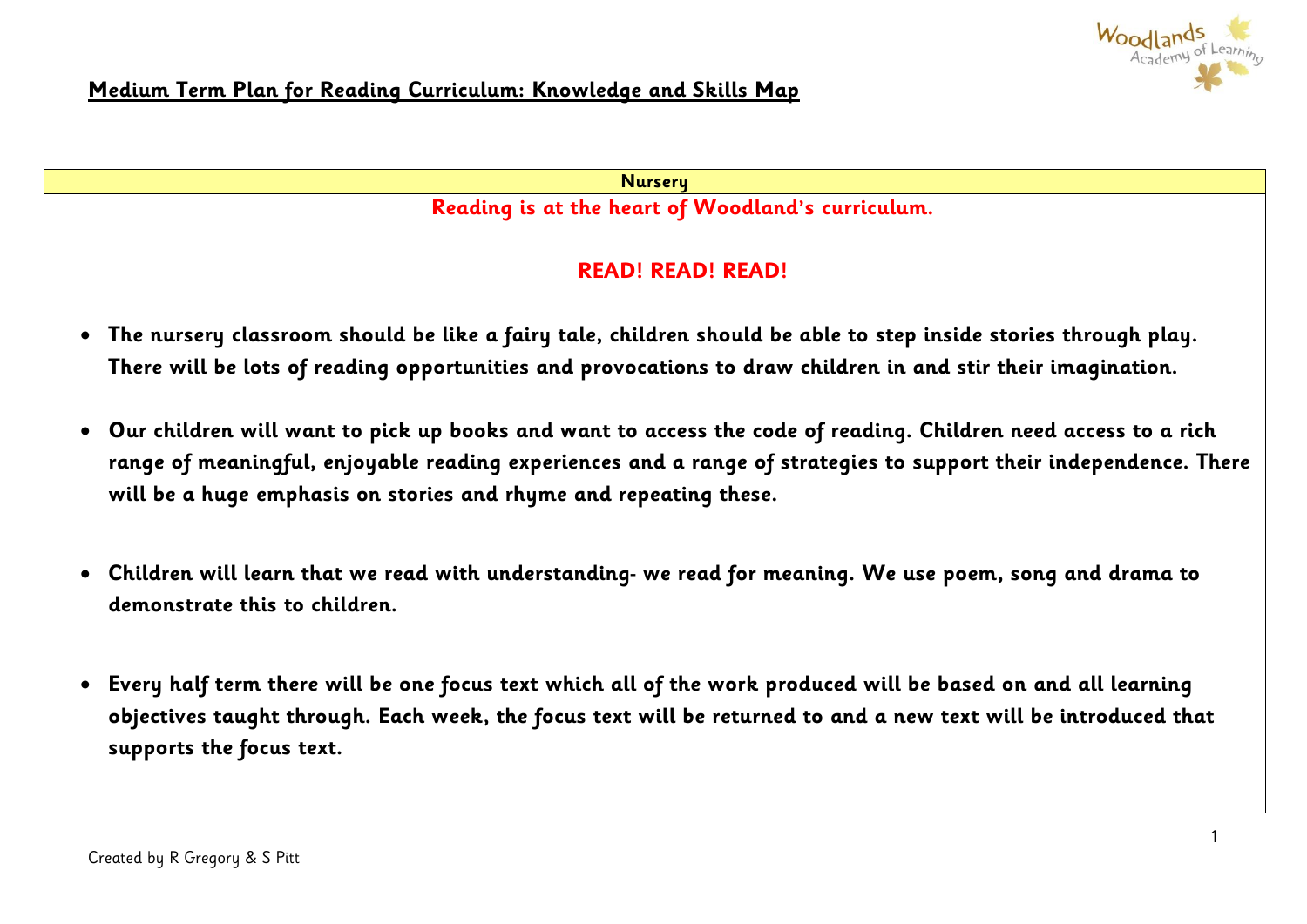

- **The focus text does not have to rhyme. However, children will be exposed to rhyming texts on a regular basis (especially nursery rhymes and traditional tales) in order to support language development. Nursery rhymes listed need to be repeated every half term after being introduced.**
- **Letters and Sounds is undertaken daily in Nursery. Go on listening walks, play musical instructs, replicate sounds and sing rhymes to help children recognise sounds. When children are ready, they move onto RWI.**

## **A class text must be used and read to the children EVERY DAY to ensure modelling of expression, tone and volume.**

**Key:**

22-36 Months 30-50 Months 40-60 Months

#### **Key Priorities in reading for EYFS, these must all be in place.**

- The nursery classroom **MUST** be reading rich with high quality texts and reading experiences these will include alphabet songs and books, name games and name cards. Display information texts and use these in real, meaningful contexts and routines.
- High quality texts will enthuse and motive children with a balance of reassuringly familiar and more demanding. Include- song lyrics, poems, short stories, comics, audio books, novels, serials and picture books.
- Ensure children have a range of non-fiction texts which appeal to their own interests.
- An abundance of opportunities for the children to hear songs and stories read aloud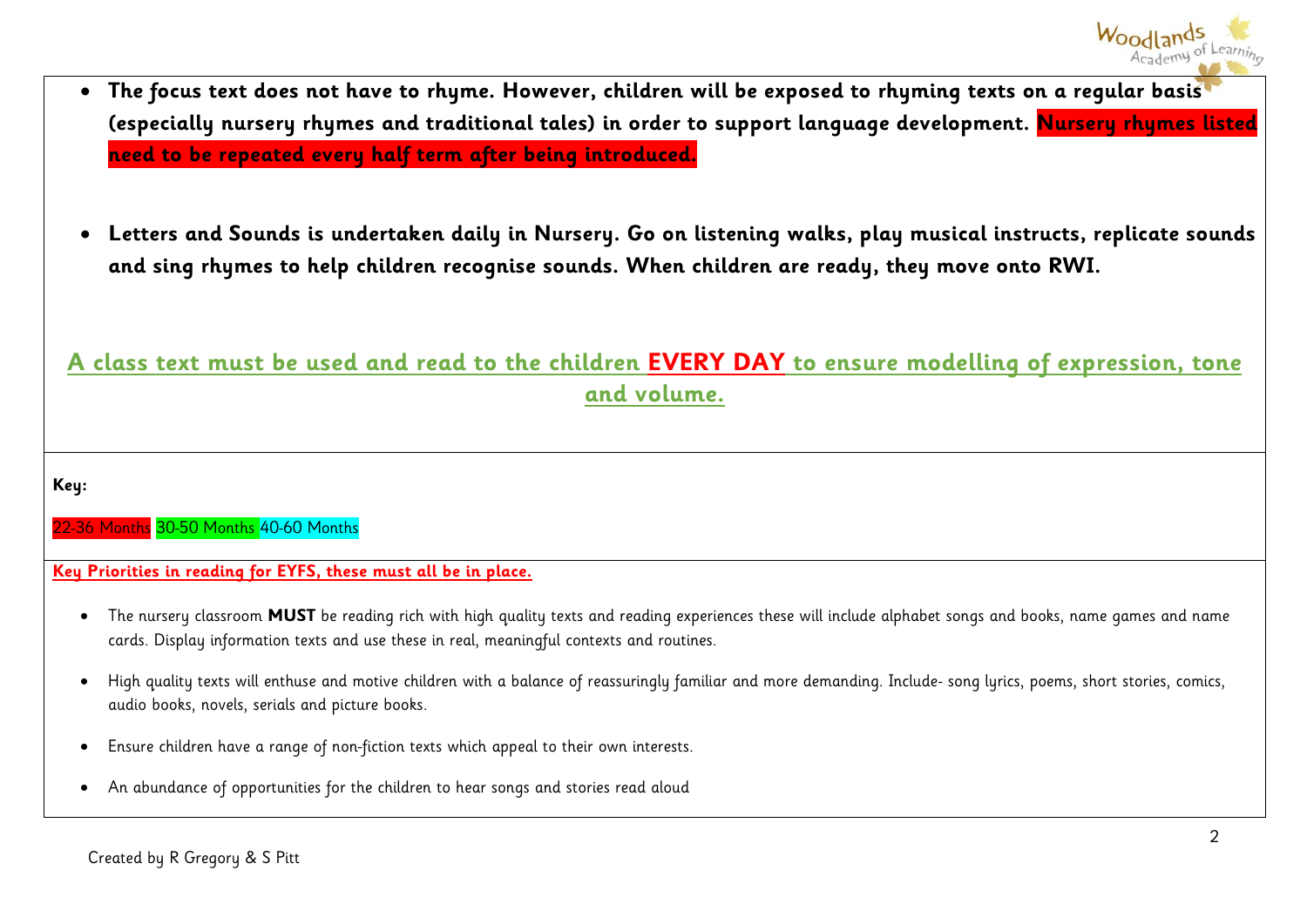

- Model enjoyment of stories by reading aloud frequently- create a bank of favourites for children to share at home and at school- develop a repertoire of favouritesstories, songs, poems, chants and jingles.
- Demonstrate reading for pleasure- purpose and meaning through shared reading- children can predict words, events and discuss characters and themes with encouragement and enjoyment
- Model directional principles- finger pointing, return sweep, word location
- Retell narratives, read aloud from memory- allow children to take risks and innovate their own story lines
- Ensure there are opportunities to read alongside familiar adults and other children as well as on their own
- Play with rhyme frequently- enable children to recognise and continue rhyming strings
- Include a routine of free reading when children can exchange recommendations, share enjoyment of books with peers and observe more experienced readers finding fulfilment in the world of a book.

| <b>Key Texts</b>                    | Autumn 1                                             | <b>Spring 1</b>                                                                                                                                        | Summer 1                                                                                                                                                                                             |  |
|-------------------------------------|------------------------------------------------------|--------------------------------------------------------------------------------------------------------------------------------------------------------|------------------------------------------------------------------------------------------------------------------------------------------------------------------------------------------------------|--|
| <b>Reading for pleasure</b><br>text | <b>Elmer Stories</b>                                 | <b>Emergency- Margaret Mayo (about</b><br>people who help-rhyming, repeating<br>book)                                                                  | Selection of Julia Donaldson tales.                                                                                                                                                                  |  |
| Writing                             | I'm Special I'm Me!                                  | A Day With the Animal Doctors-<br>Story books by Julia Donaldson.-<br>The Gruffalo<br><b>Sharon Rentta</b>                                             |                                                                                                                                                                                                      |  |
| <b>Poetry/Nursery</b><br>rhymes     | Autumn is here                                       | Miss Polly had a dolly (doctor)<br>Mary had a little lamb (spring & vets)<br><b>Doctor Foster went to Gloucester</b><br><b>Hot Cross Buns (Easter)</b> | <b>Shuffle and Squelch- Julia Donaldson</b><br>There's an owl in my towel- Julia<br><b>Donaldson</b><br>Julia Donaldson- Poems to perform<br>Wriggle and roar- rhymes to join in-<br>Julia Donaldson |  |
| <b>Non-fiction texts</b>            | <b>All About Families- Felicity</b><br><b>Brooks</b> | Information books about doctors, vets,<br>firefighters, teachers, nurses.                                                                              | Animalphabet- Julia Donaldson                                                                                                                                                                        |  |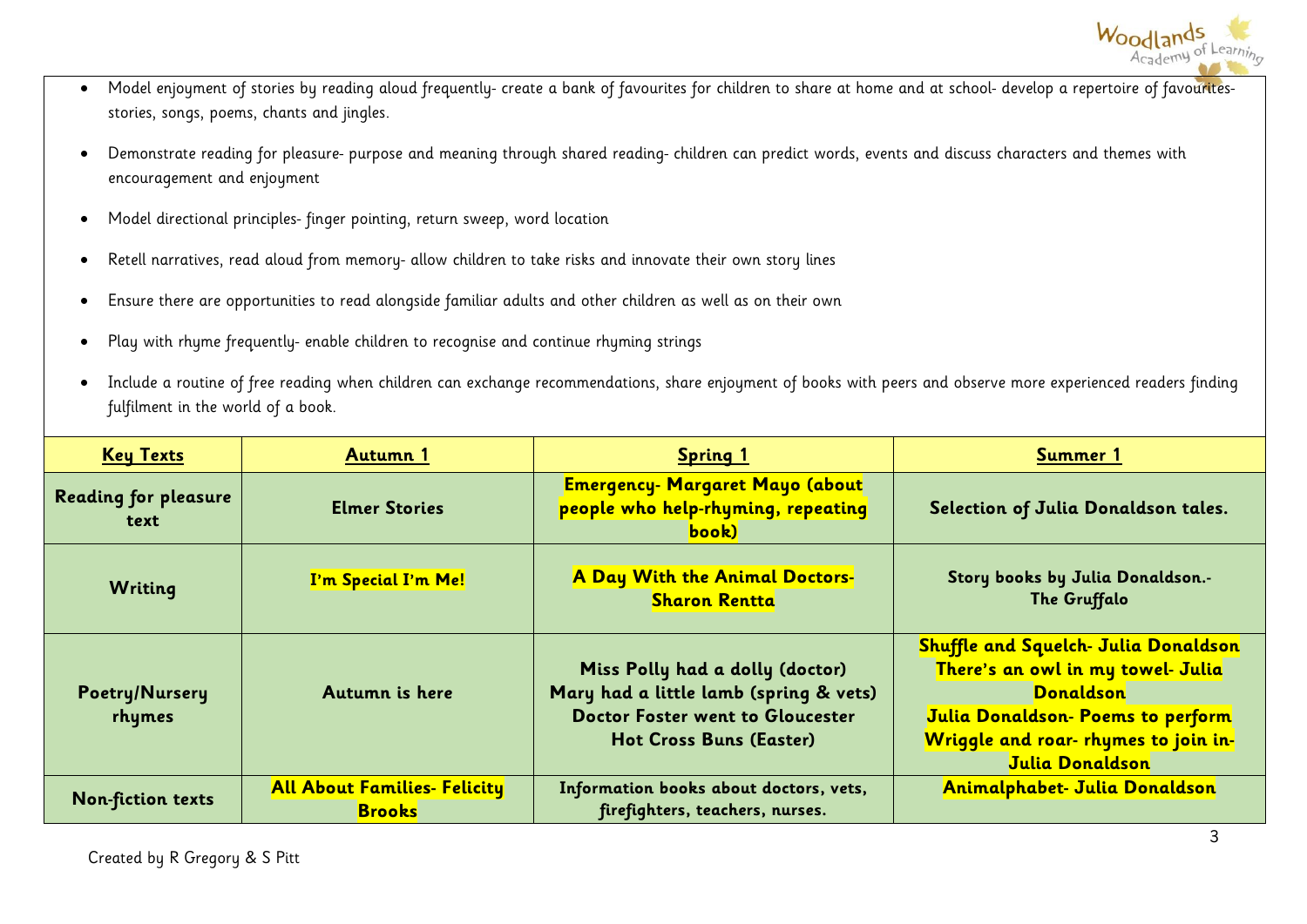

| <b>Objectives</b>   | <b>Autumn 1</b>                                                                                                                                                                                                                                                                                                                                                                                                     | <b>Spring 1</b>                                                                                                                                                                                                                                                                                                                                                                                                                                                                                                    | Summer 1                                                                                                                                                                                                                                                                                                                                                                                                           |
|---------------------|---------------------------------------------------------------------------------------------------------------------------------------------------------------------------------------------------------------------------------------------------------------------------------------------------------------------------------------------------------------------------------------------------------------------|--------------------------------------------------------------------------------------------------------------------------------------------------------------------------------------------------------------------------------------------------------------------------------------------------------------------------------------------------------------------------------------------------------------------------------------------------------------------------------------------------------------------|--------------------------------------------------------------------------------------------------------------------------------------------------------------------------------------------------------------------------------------------------------------------------------------------------------------------------------------------------------------------------------------------------------------------|
| <b>Word reading</b> | Phonics is introduced-letters<br>$\bullet$<br>and sounds (focus on<br>describing, discriminating<br>between, copying and<br>reproducing sounds- on<br>phonics skills ladder)<br>Recognises familiar words<br>and signs such as own name<br>and advertising logos.<br>Looks at books<br>independently.<br>Handles books carefully.<br>Holds books the correct way<br>up and turns pages.<br>Knows that print carries | Continues a rhyming string.<br>$\bullet$<br>Hears and says the initial sound in<br>words<br>Recognises familiar words and signs<br>such as own name and advertising<br>logos<br>Link sounds to letters, naming and<br>sounding the letters of the alphabet.<br>Point out high frequency words-<br>helping children build a stock of<br>known words<br>Focus attention on gaps in early<br>$\bullet$<br>phonological awareness, such as<br>ensuring children can discriminate<br>between similar sounds, create and | Recognises familiar words and signs<br>such as own name and advertising<br>logos.<br>-Continues a rhyming string.<br>Hears and says the initial sound in<br>words.<br>Uses vocabulary and forms of speech<br>that are increasingly influenced by their<br>experiences of books.<br>-Hears and says the initial sounds in<br>words.<br>-Link sounds to letters, naming and<br>sounding the letters of the alphabet. |
|                     | meaning and, in English, is<br>read from left to right and<br>top to bottom.                                                                                                                                                                                                                                                                                                                                        | describe a range of voice sounds and<br>appreciate the rhythms of language<br>and syllables in words. Draw<br>attention to alliteration and<br>assonance in the environment and in<br>rhymes and poetry.                                                                                                                                                                                                                                                                                                           | Can segment the sounds in simple<br>words and blend them together and<br>knows which letters represent some of<br>them.<br>Begins to read words and simple<br>sentences.<br>Point out high frequency words-<br>$\bullet$                                                                                                                                                                                           |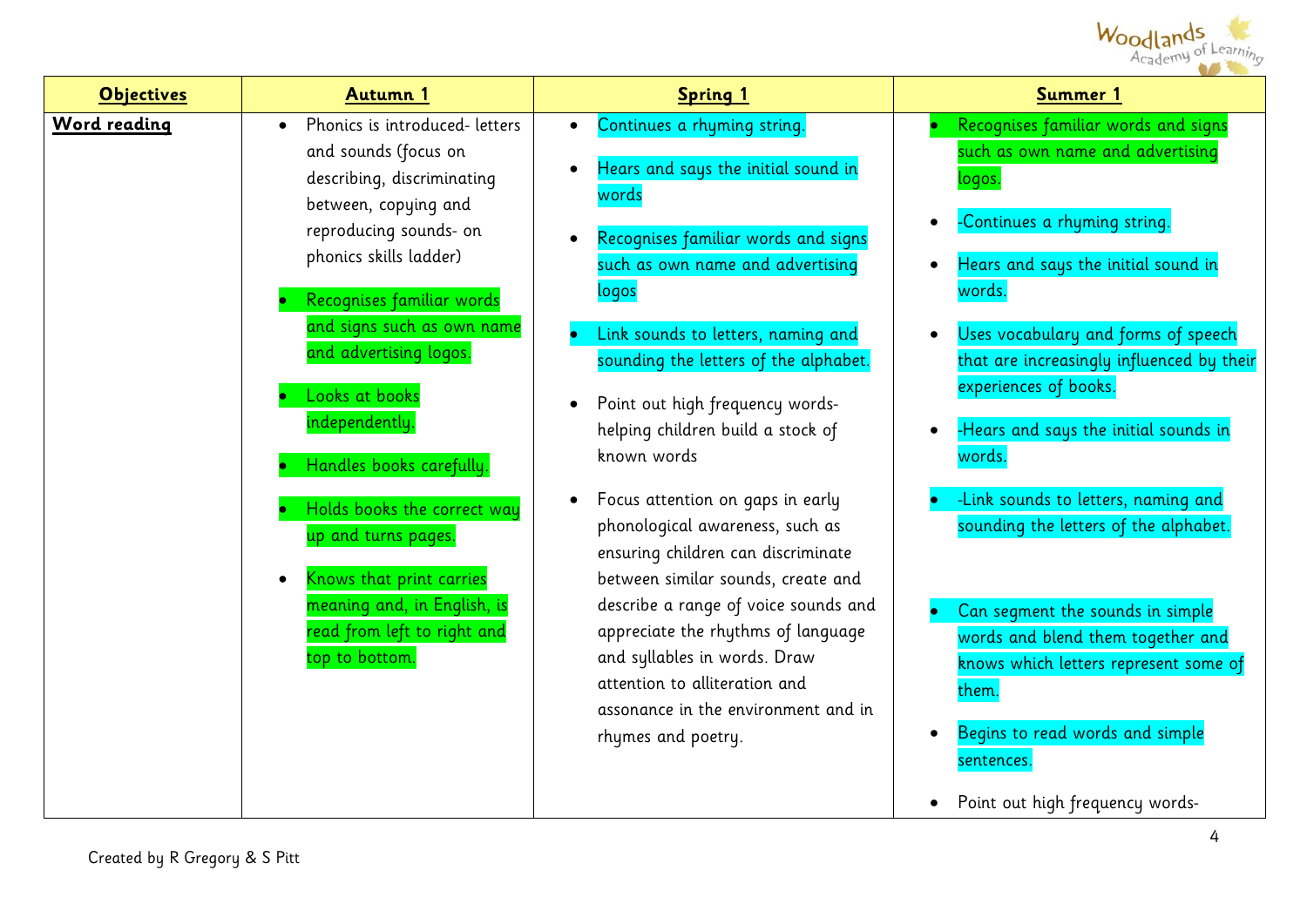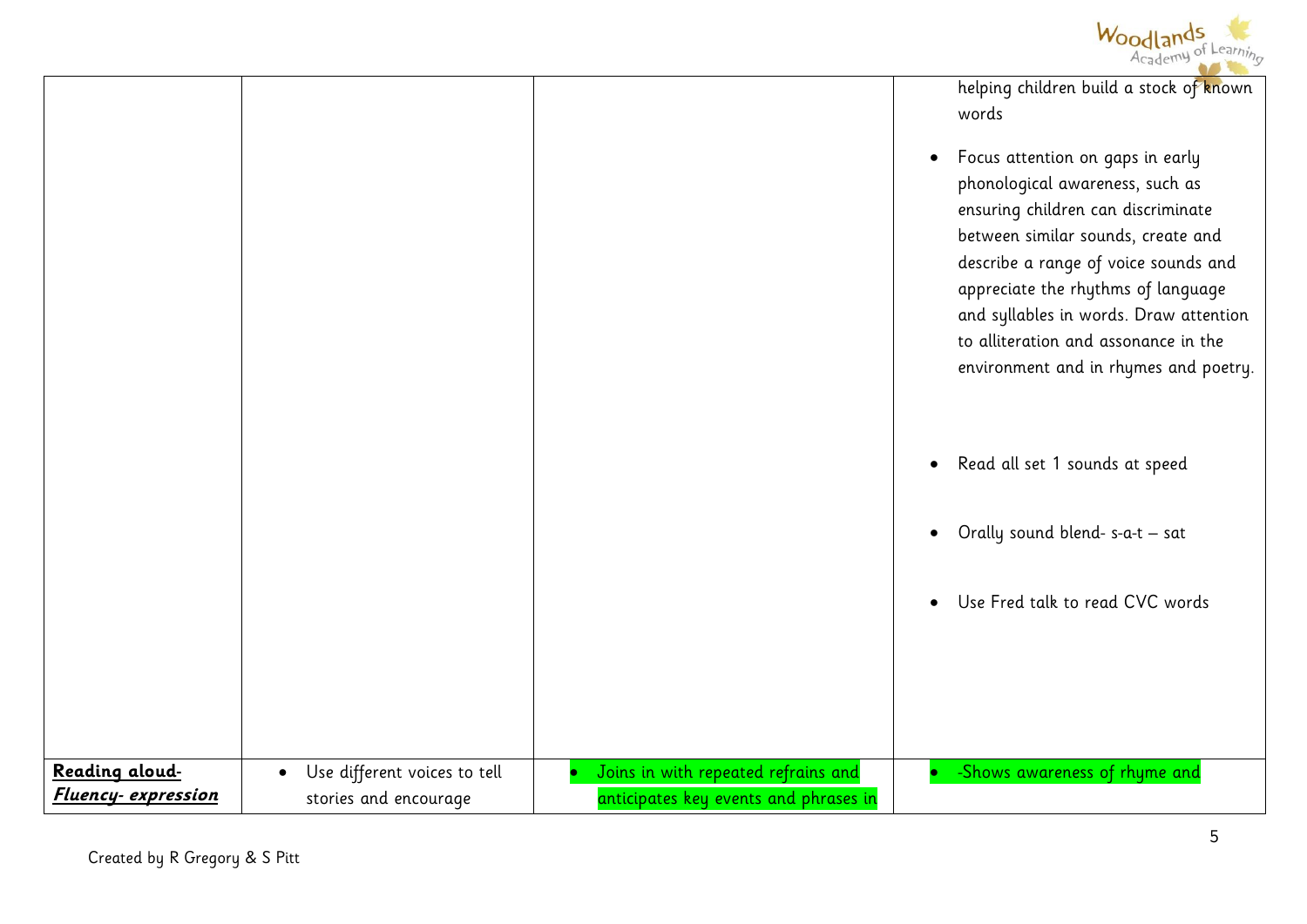

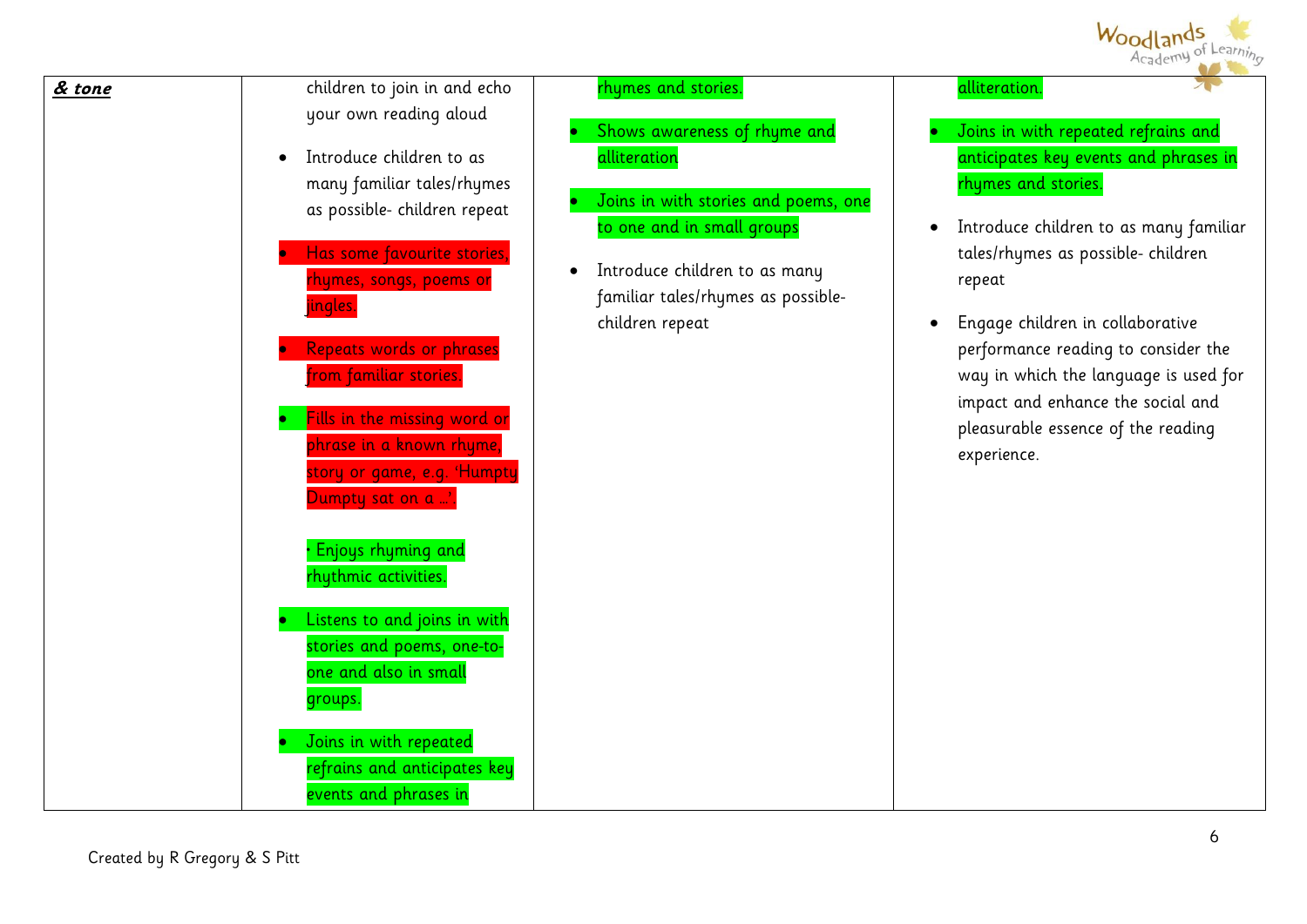|                                      |                                                                                                                                                                                                                                 |                                                                                                                                                                                                                                                               | Woodlands<br>Academy of Learning                                                                                                                                                                                                              |
|--------------------------------------|---------------------------------------------------------------------------------------------------------------------------------------------------------------------------------------------------------------------------------|---------------------------------------------------------------------------------------------------------------------------------------------------------------------------------------------------------------------------------------------------------------|-----------------------------------------------------------------------------------------------------------------------------------------------------------------------------------------------------------------------------------------------|
|                                      | rhymes and stories.<br>Listens to stories with<br>increasing attention and can<br>echo back parts that the<br>teacher reads aloud.<br>Shows interest in<br>illustrations and print in<br>books and print in the<br>environment. |                                                                                                                                                                                                                                                               |                                                                                                                                                                                                                                               |
| Listening to and<br>discussing texts | <b>Encourage and support</b><br>children's responses to<br>picture books and stories<br>you read with them.<br>Listens to others one to one<br>or in small groups, when<br>conversation interests them.                         | Listens to others one to one or in<br>small groups, when conversation<br>interests them.<br>Listens to stories with increasing<br>attention and recall.<br>Listens to stories and poems well<br>$\bullet$<br>Regular opportunities to talk about<br>$\bullet$ | Maintains attention, concentrates and<br>$\bullet$<br>sits quietly whilst listening to a story.<br>Listens to stories with increasing<br>attention and recall.<br>Enjoys an increasing range of books.<br>Regular opportunities to talk about |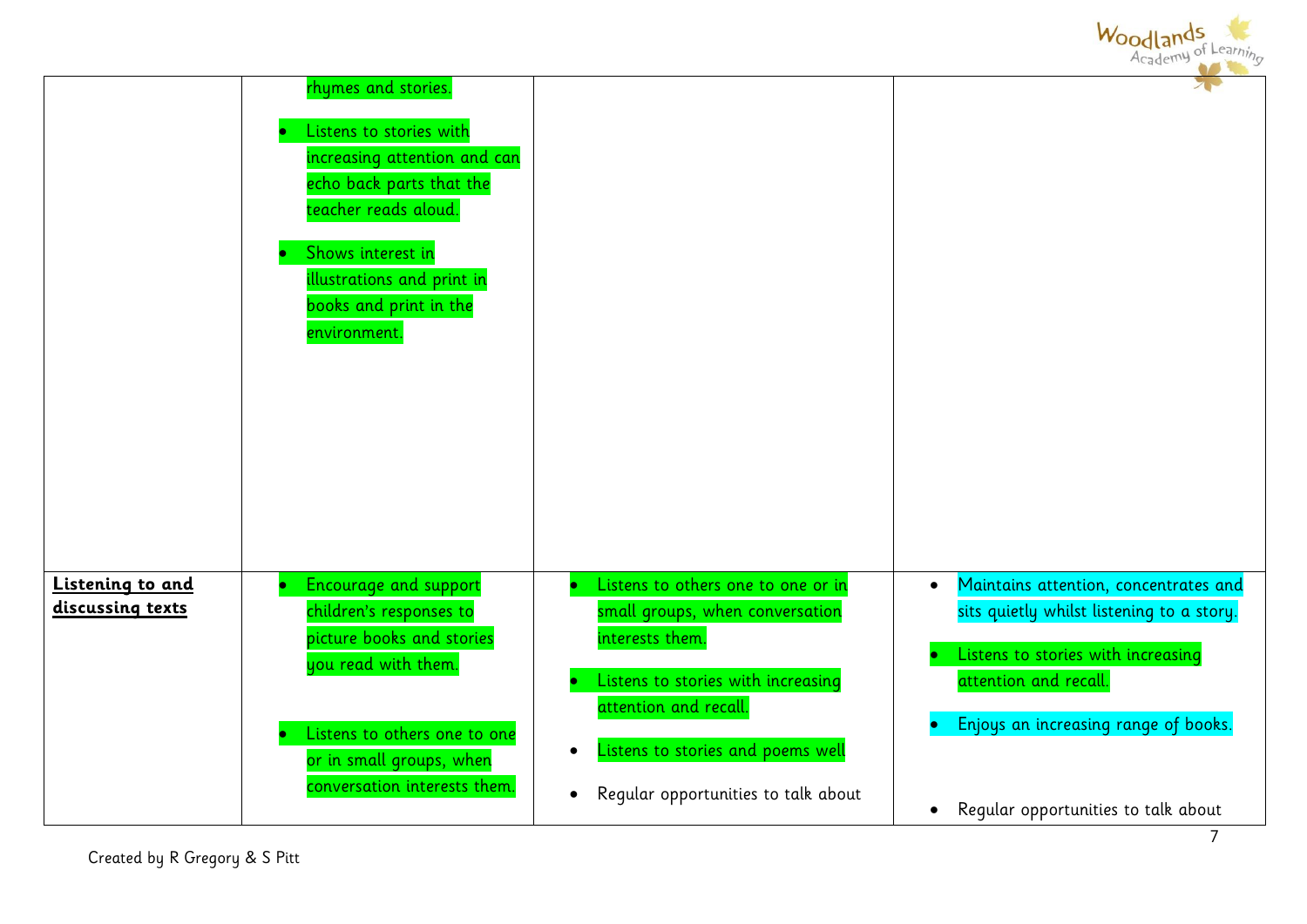

|               | Listens to stories with<br>increasing attention and<br>recall.<br>Joins in with repeated<br>refrains and anticipates key<br>events and phrases in<br>rhymes and stories.<br>Is able to follow directions<br>(if not intently focused on<br>own choice of activity).                                                                                                                     | what is read to them- encouraging<br>asking and answering questions.<br>Make predictions about the text.                                                                           | what is read to them- encouraging<br>asking and answering questions. Make<br>predictions about the text.                                                                                                                                                      |
|---------------|-----------------------------------------------------------------------------------------------------------------------------------------------------------------------------------------------------------------------------------------------------------------------------------------------------------------------------------------------------------------------------------------|------------------------------------------------------------------------------------------------------------------------------------------------------------------------------------|---------------------------------------------------------------------------------------------------------------------------------------------------------------------------------------------------------------------------------------------------------------|
| Comprehension | Children begin to describe<br>$\bullet$<br>what has happened in a<br>familiar story that has been<br>read to them repeatedly<br>With books they have read<br>to them they are familiar<br>with the storyline, the tune<br>on the page and have a<br>natural inclination to predict<br>when working with<br>memorable texts; so they<br>become the storyteller and<br>re-enact the text. | Is aware of how stories are<br>structured- through story maps and<br>listening to stories repeatedly<br>Describes main story settings, events<br>and principal characters verbally | Uses language to imagine and<br>recreate roles and experiences<br>in play situations.<br>Introduces a storyline or<br>narrative into their play.<br>Suggests how the story might<br>end<br>Describes main story settings,<br>events and principal characters. |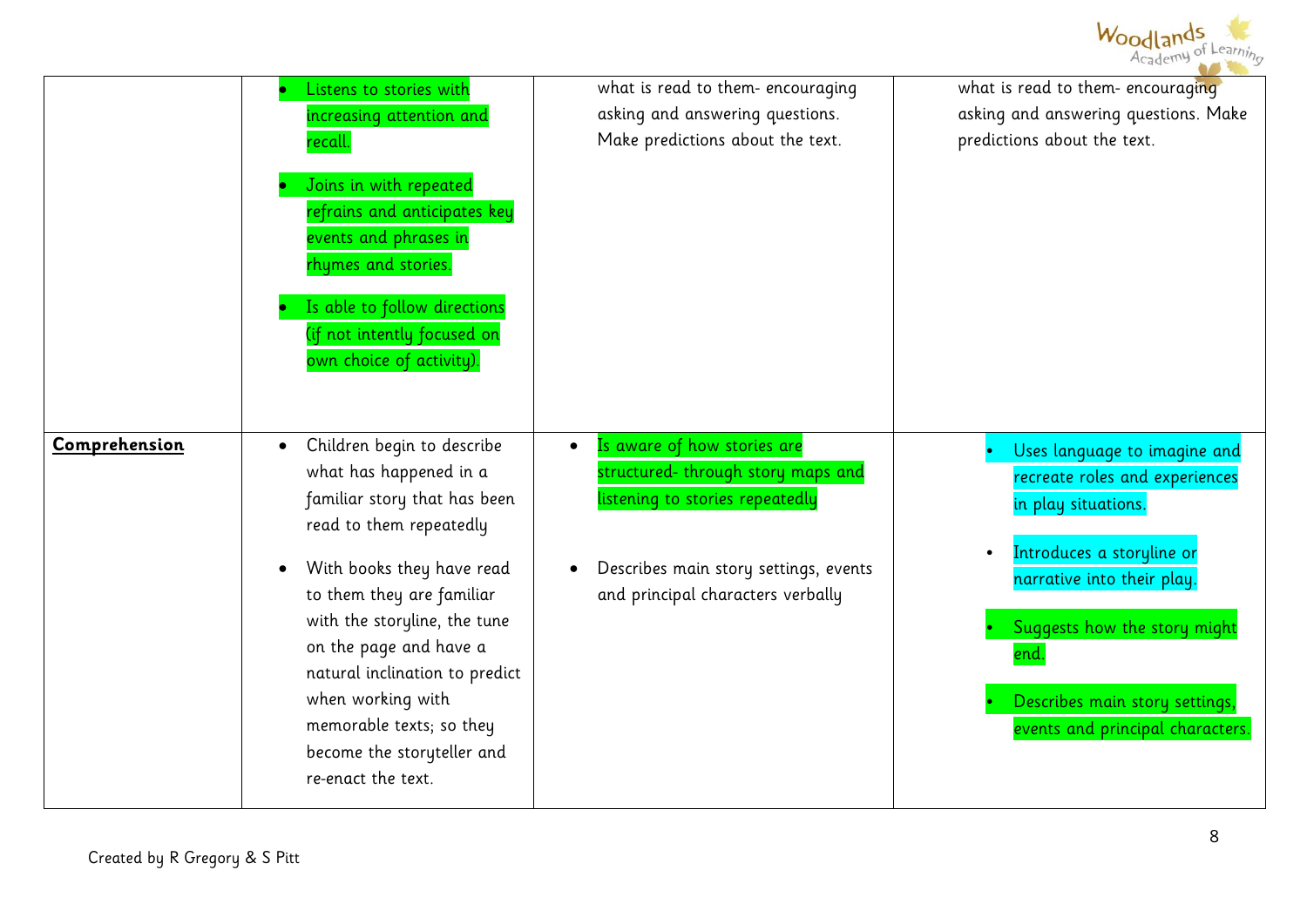

|                                     | They react and respond to<br>$\bullet$<br>illustrations, character and<br>narratives through questions<br>and imaginative play.               |                                                                                                            |                                                                                                                          |
|-------------------------------------|-----------------------------------------------------------------------------------------------------------------------------------------------|------------------------------------------------------------------------------------------------------------|--------------------------------------------------------------------------------------------------------------------------|
| <u>Key Texts</u>                    | <b>Autumn 2</b>                                                                                                                               | <b>Spring 2</b>                                                                                            | <b>Summer 2</b>                                                                                                          |
| <b>Reading for pleasure</b><br>text | <b>Meerkat Christmas- Emily</b><br><b>Gravett (Christmas Link)</b>                                                                            | Once upon a raindrop- James Carter                                                                         | A beginner's Guide to Bear spotting<br>(Michelle Robinson) link to Goldilocks<br>We're going on a bearhunt               |
| Writing                             | Dear Zoo                                                                                                                                      | Information books about Water and<br>'Jasper's Beanstalk'.                                                 | Goldilocks and the Three Bears.                                                                                          |
| Poetry/Nursery<br>rhymes            | We're going to the zoo, zoo,<br>zoo (chant)<br>Five little monkeys jumping on<br>the bed                                                      | Rain, rain go away<br>Row, row, row your boat<br><b>Incy Wincy Spider</b><br>Jack and the beanstalk (tale) | This Little Piggy<br>Run, run as fast as you can<br>Teddy bear, teddy bear turn around<br>The three pigs rap- Sally Gray |
| <b>Non-fiction texts</b>            | Animals- Camilla De La<br><b>Bedoyere</b><br>(link to all about me) You<br><b>Choose- Nick Sharratt</b><br><b>Super Duper You- Sophy Henn</b> | Hey, Water! Antoinette Portis                                                                              | A book of Bears at home- with bears<br>around the world- Katie Viggers                                                   |
| <b>Objectives</b>                   | <b>Autumn 2</b>                                                                                                                               | <b>Spring 2</b>                                                                                            | <b>Summer 2</b>                                                                                                          |
| Word reading                        | Shows interest in<br>illustrations and print in<br>books and print in the<br>environment.                                                     | Continues a rhyming string.<br>$\bullet$<br>Hears and says the initial sound in<br>words                   | Listens to stories with increasing<br>attention and recall.                                                              |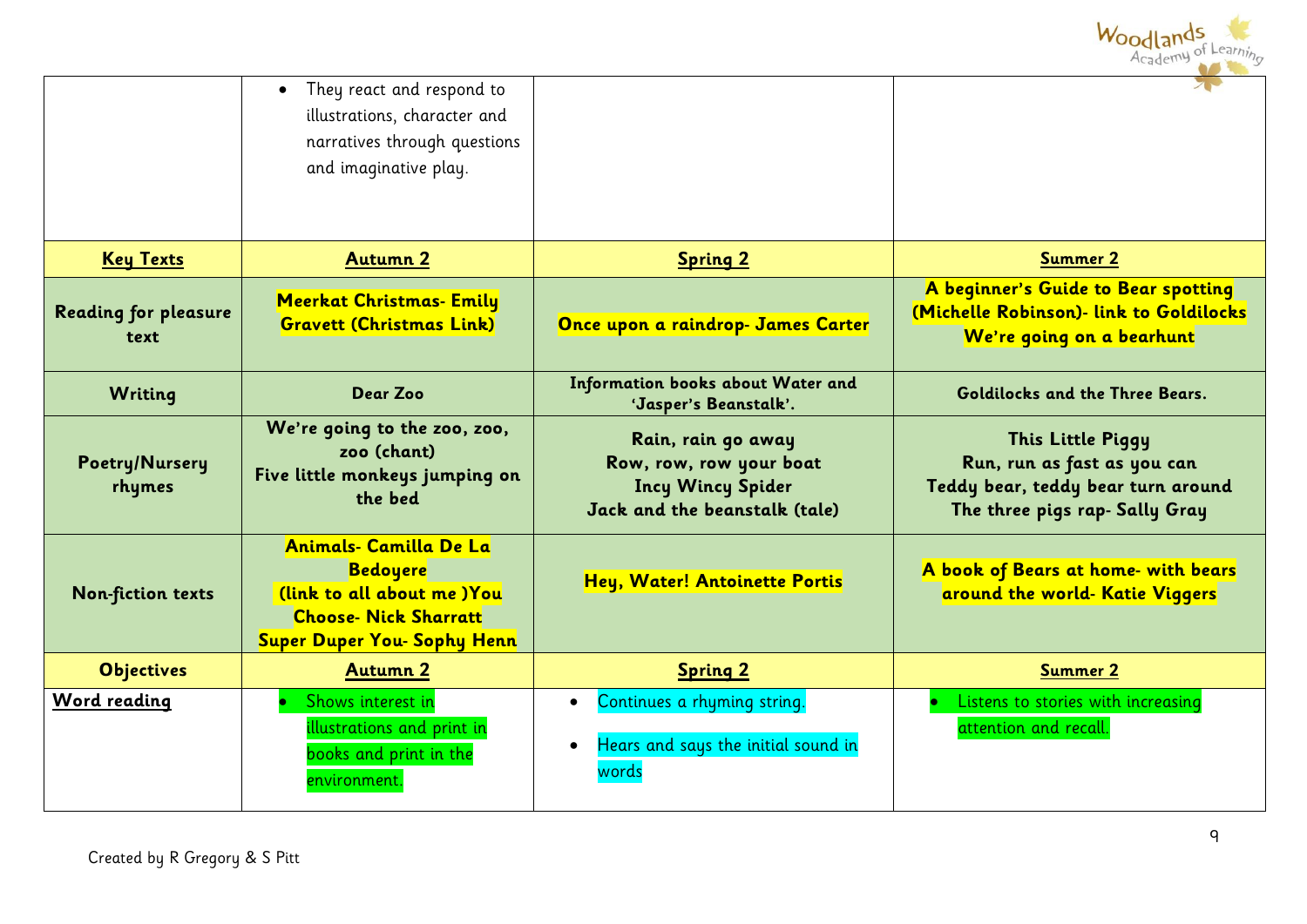

- Recognises familiar words and signs such as own name and advertising logos.
	- Looks at books independently.
	- Handles books carefully.
- Knows information can be relayed in the form of print.
- Holds books the correct way up and turns pages.
- Knows that print carries meaning and, in English, is read from left to right and top to bottom.
- Focus attention on gaps in early phonological awareness, such as ensuring children can discriminate between similar sounds, create and describe a range of voice sounds and appreciate the rhythms of language and syllables in words. Draw attention to
- Recognises familiar words and signs such as own name and advertising logos
- Link sounds to letters, naming and sounding the letters of the alphabet.
- Point out high frequency wordshelping children build a stock of known words
- Focus attention on gaps in early phonological awareness, such as ensuring children can discriminate between similar sounds, create and describe a range of voice sounds and appreciate the rhythms of language and syllables in words. Draw attention to alliteration and assonance in the environment and in rhymes and poetry.
- Maintains attention, concentrates and sits quietly during appropriate activity.
- Recognises familiar words and signs such as own name and advertising logos.
- -Continues a rhyming string.
- Hears and says the initial sound in words.
- Uses vocabulary and forms of speech that are increasingly influenced by their experiences of books.
- -Hears and says the initial sounds in words.
- -Link sounds to letters, naming and sounding the letters of the alphabet.
- Can segment the sounds in simple words and blend them together and knows which letters represent some of them.
- Begins to read words and simple sentences.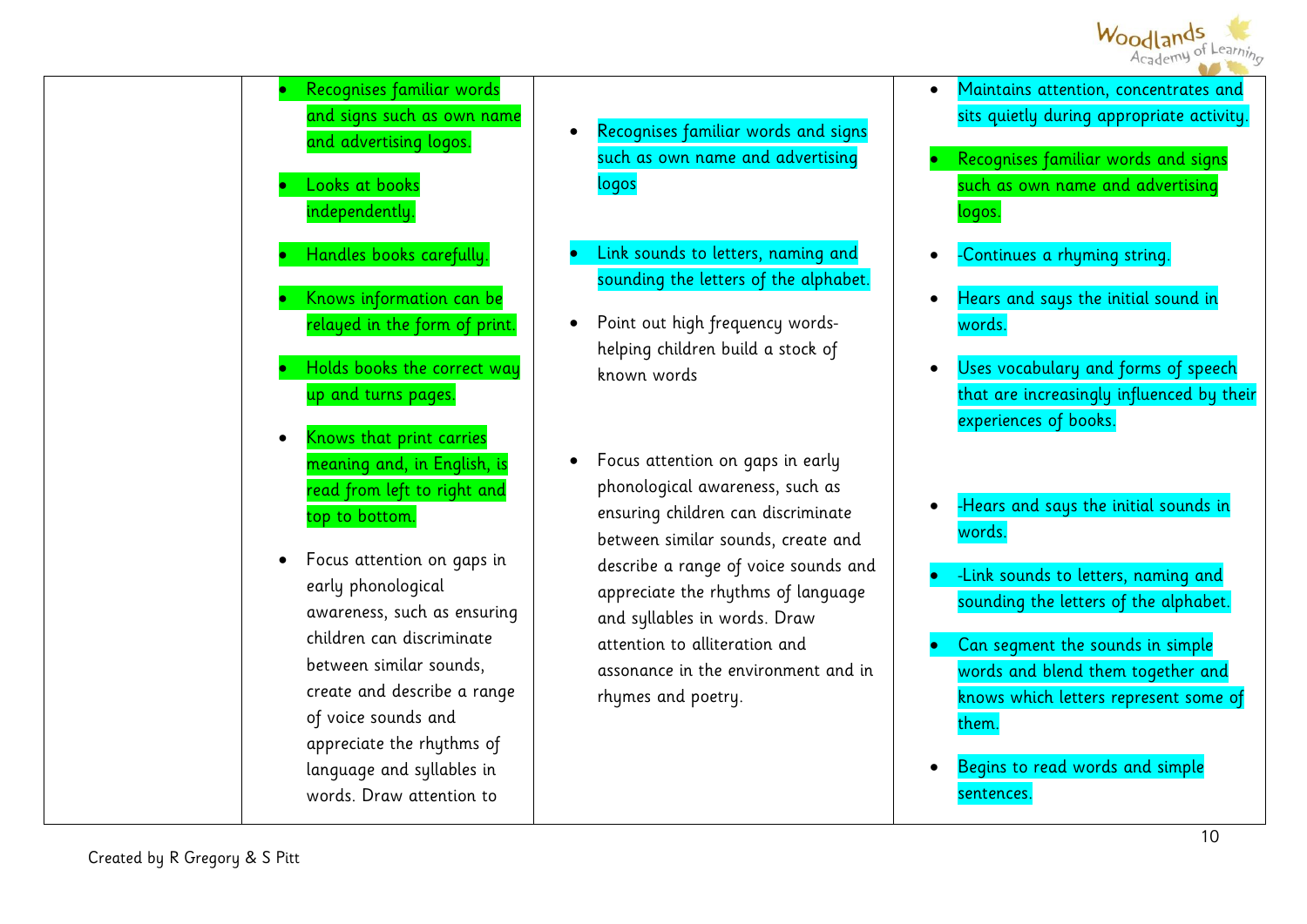

|                                                                    | alliteration and assonance in<br>the environment and in<br>rhymes and poetry.               | RWI begins- name the mnemonic<br>$\bullet$<br>pictures for all set 1 sounds without<br>hesitation                                   | Point out high frequency words-<br>$\bullet$<br>helping children build a stock of known<br>words                                                                                                                                                                                                                                                                      |
|--------------------------------------------------------------------|---------------------------------------------------------------------------------------------|-------------------------------------------------------------------------------------------------------------------------------------|-----------------------------------------------------------------------------------------------------------------------------------------------------------------------------------------------------------------------------------------------------------------------------------------------------------------------------------------------------------------------|
|                                                                    |                                                                                             |                                                                                                                                     | Focus attention on gaps in early<br>$\bullet$<br>phonological awareness, such as<br>ensuring children can discriminate<br>between similar sounds, create and<br>describe a range of voice sounds and<br>appreciate the rhythms of language<br>and syllables in words. Draw attention<br>to alliteration and assonance in the<br>environment and in rhymes and poetry. |
|                                                                    |                                                                                             |                                                                                                                                     | Use fred talk to read CVC words                                                                                                                                                                                                                                                                                                                                       |
|                                                                    |                                                                                             |                                                                                                                                     | Use Fred talk to read CCVC, CVCC<br>$\bullet$<br>and CCCVC words                                                                                                                                                                                                                                                                                                      |
| Reading aloud-<br><u> Fluency- expression</u><br><u>&amp; tone</u> | Shows interest in play with<br>sounds, songs and rhymes.<br><b>Repeats words or phrases</b> | Joins in with repeated refrains and<br>anticipates key events and phrases in<br>rhymes and stories.<br>Shows awareness of rhyme and | -Shows awareness of rhyme and<br>alliteration.<br>Joins in with repeated refrains and<br>anticipates key events and phrases in                                                                                                                                                                                                                                        |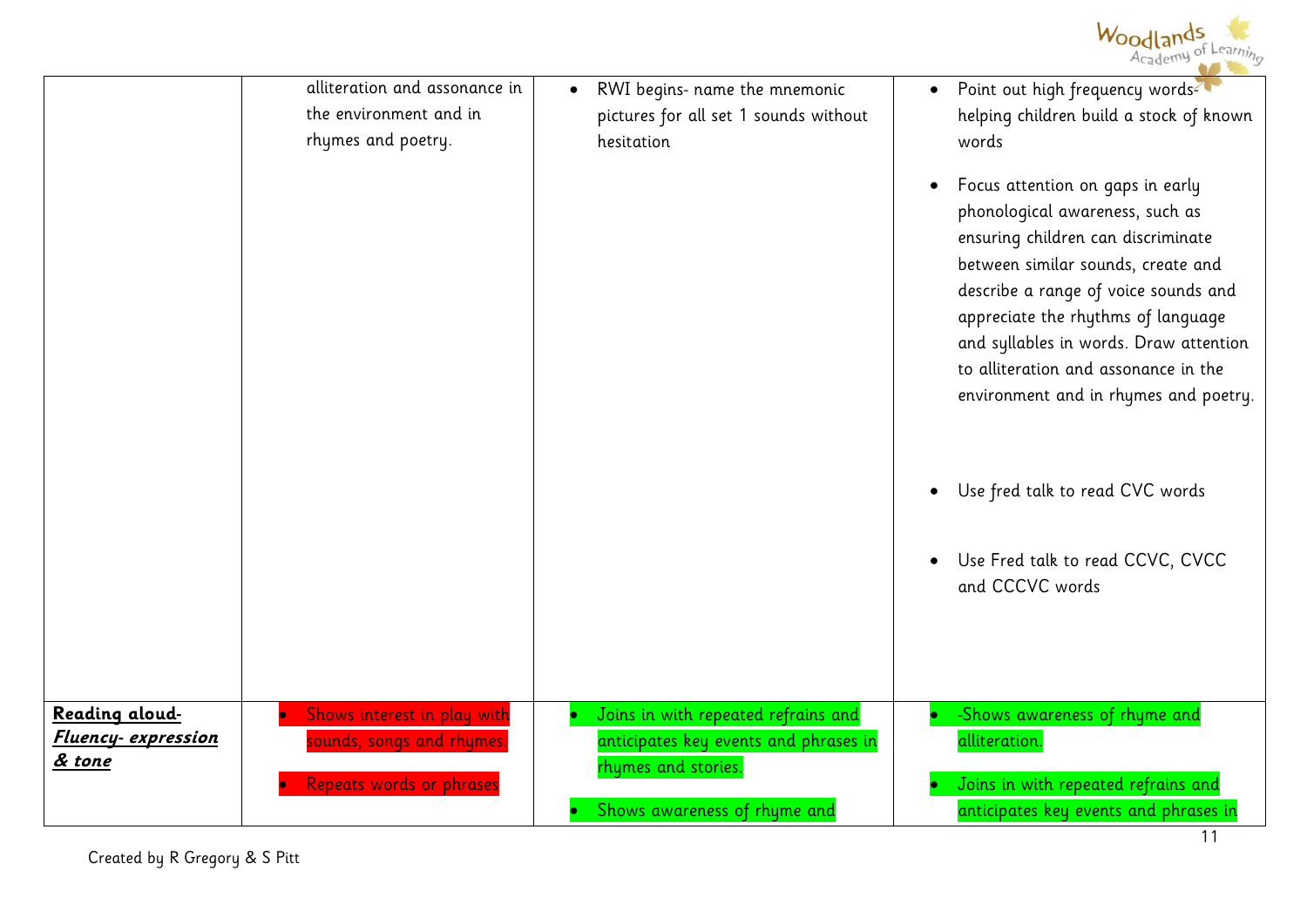



#### alliteration

- Joins in with stories and poems, one to one and in small groups
- Introduce children to as many familiar tales/rhymes as possiblechildren repeat

#### rhymes and stories.

- Introduce children to as many familiar tales/rhymes as possible- children repeat
- Engage children in collaborative performance reading to consider the way in which the language is used for impact and enhance the social and pleasurable essence of the reading experience.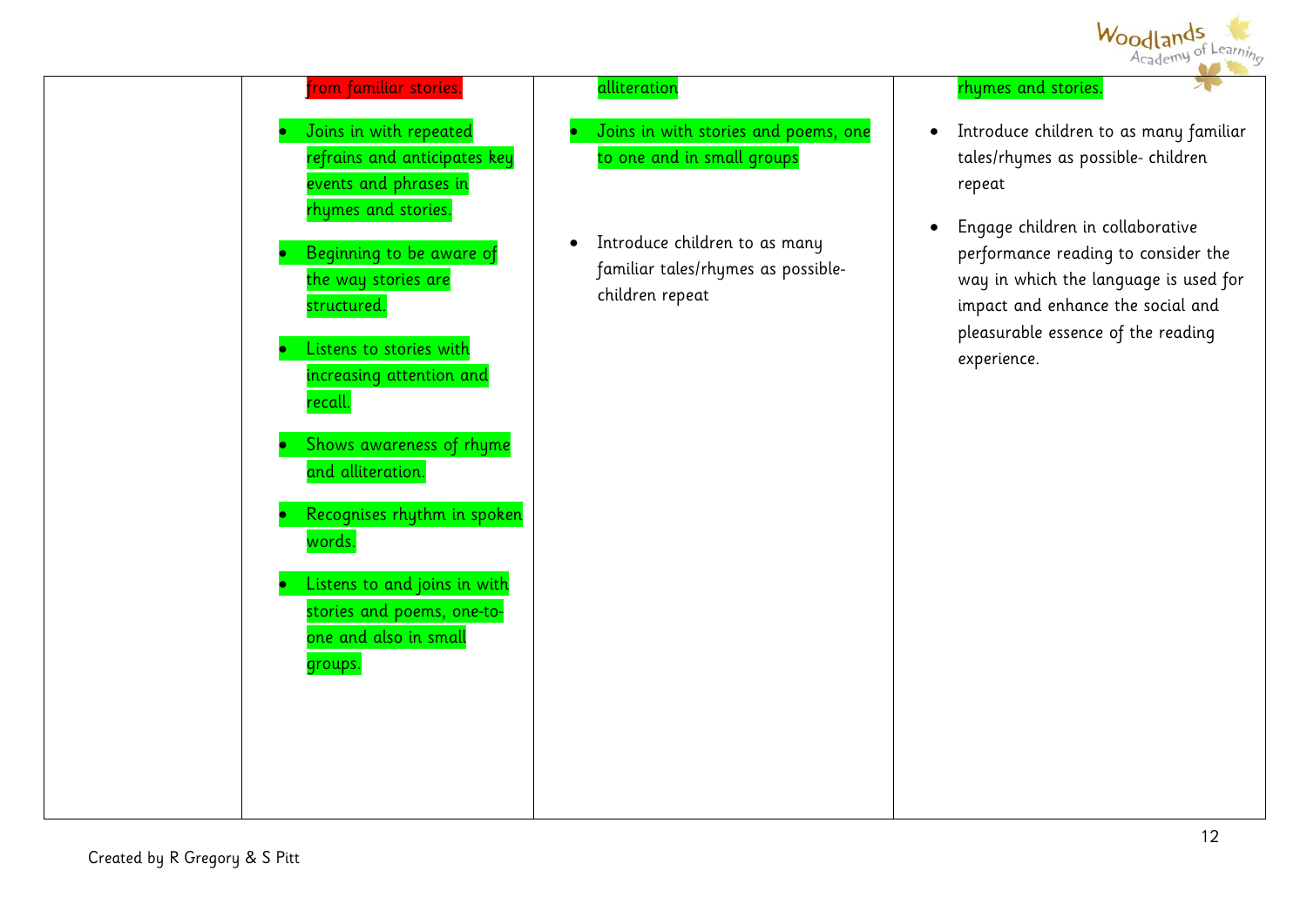

| Listening to and<br>discussing texts | Listens with interest to the<br>noises adults make when<br>they read stories.<br>Listens to stories with<br>increasing attention and<br>recall.<br>Joins in with repeated<br>refrains and anticipates key<br>events and phrases in<br>rhymes and stories.<br>Suggests how the story<br>might end. | Listens to stories with increasing<br>attention and recall<br>Joins in with repeated refrains and<br>anticipates key events and phrases in<br>rhymes and stories.<br>Enjoys an increasing range of books<br>Regular opportunities to talk about<br>what is read to them- encouraging<br>asking and answering questions.<br>Make predictions about the text. | Listens to stories with increasing<br>attention and recall.<br>Joins in with repeated refrains and<br>anticipates key events and phrases in<br>rhymes and stories.<br>Enjoys an increasing range of books<br>Regular opportunities to talk about<br>what is read to them- encouraging<br>asking and answering questions. Make<br>predictions about the text. |
|--------------------------------------|---------------------------------------------------------------------------------------------------------------------------------------------------------------------------------------------------------------------------------------------------------------------------------------------------|-------------------------------------------------------------------------------------------------------------------------------------------------------------------------------------------------------------------------------------------------------------------------------------------------------------------------------------------------------------|--------------------------------------------------------------------------------------------------------------------------------------------------------------------------------------------------------------------------------------------------------------------------------------------------------------------------------------------------------------|
| Comprehension                        | Describes main story<br>settings, events and principal<br>characters.                                                                                                                                                                                                                             | Is aware of how stories are<br>structured- through story maps and<br>listening to stories repeatedly<br>Describes main story settings, events                                                                                                                                                                                                               | Is aware of how stories are structured-<br>through story maps and listening to<br>stories repeatedly<br>Describes main story settings, events<br>and principal characters verbally                                                                                                                                                                           |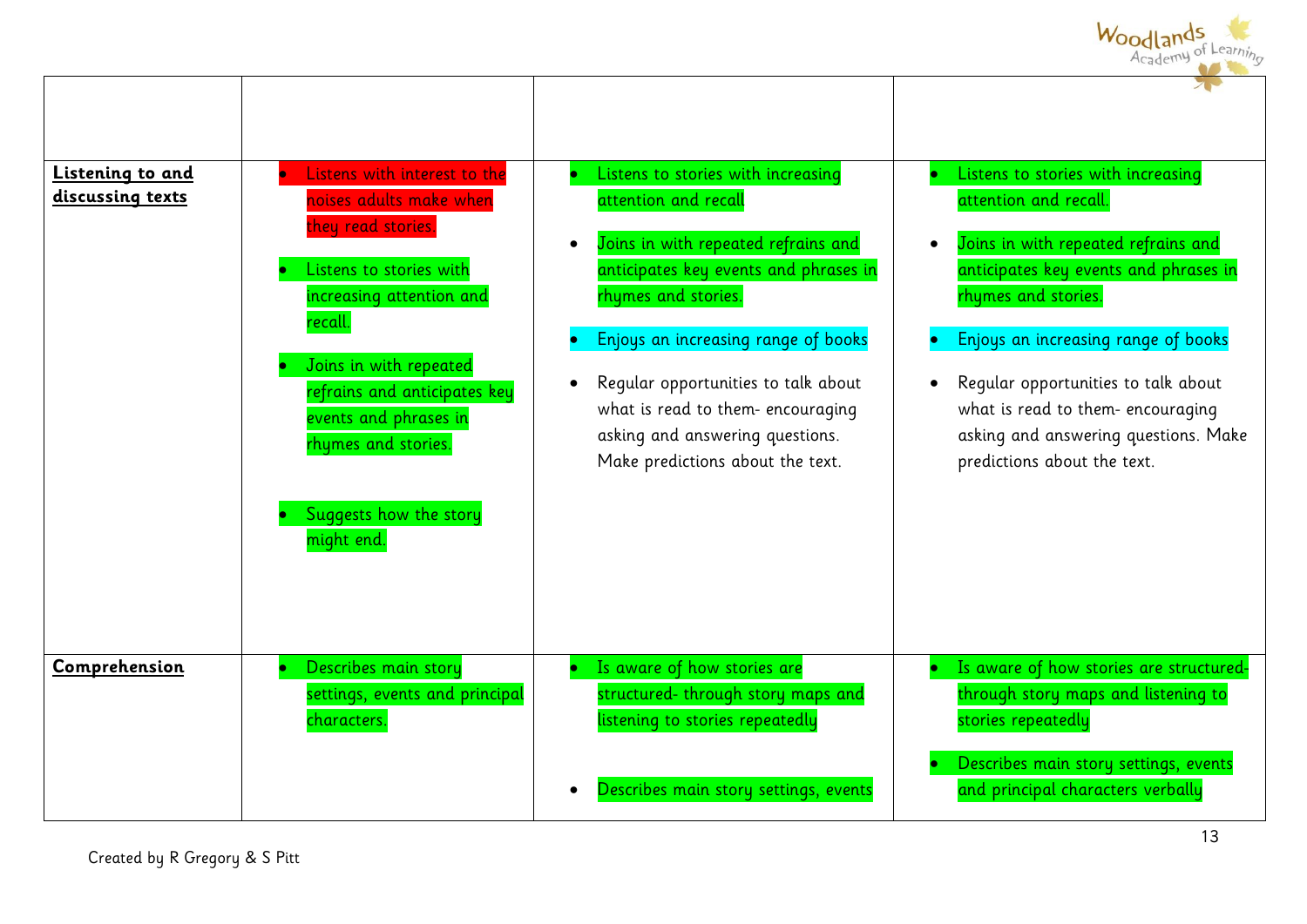

| and principal characters verbally | Uses language to imagine and recreate                                                        |
|-----------------------------------|----------------------------------------------------------------------------------------------|
|                                   | roles and experiences in play situations.                                                    |
|                                   | Introduces a storyline or narrative into                                                     |
|                                   | their play.                                                                                  |
|                                   | Extends vocabulary, especially by<br>$\bullet$                                               |
|                                   | grouping and naming, exploring the                                                           |
|                                   | meaning and sounds of new words.                                                             |
|                                   | Knows that information can be                                                                |
|                                   | retrieved from books and computers.                                                          |
|                                   | Provide a range of well-chosen reading<br>$\bullet$                                          |
|                                   | material that enables children to draw                                                       |
|                                   | upon their better-developed knowledge<br>of language.                                        |
|                                   |                                                                                              |
|                                   | Include digital texts that allow children<br>$\bullet$<br>to experience and comprehend texts |
|                                   | that are beyond their current decoding                                                       |
|                                   | ability.                                                                                     |
|                                   |                                                                                              |
|                                   |                                                                                              |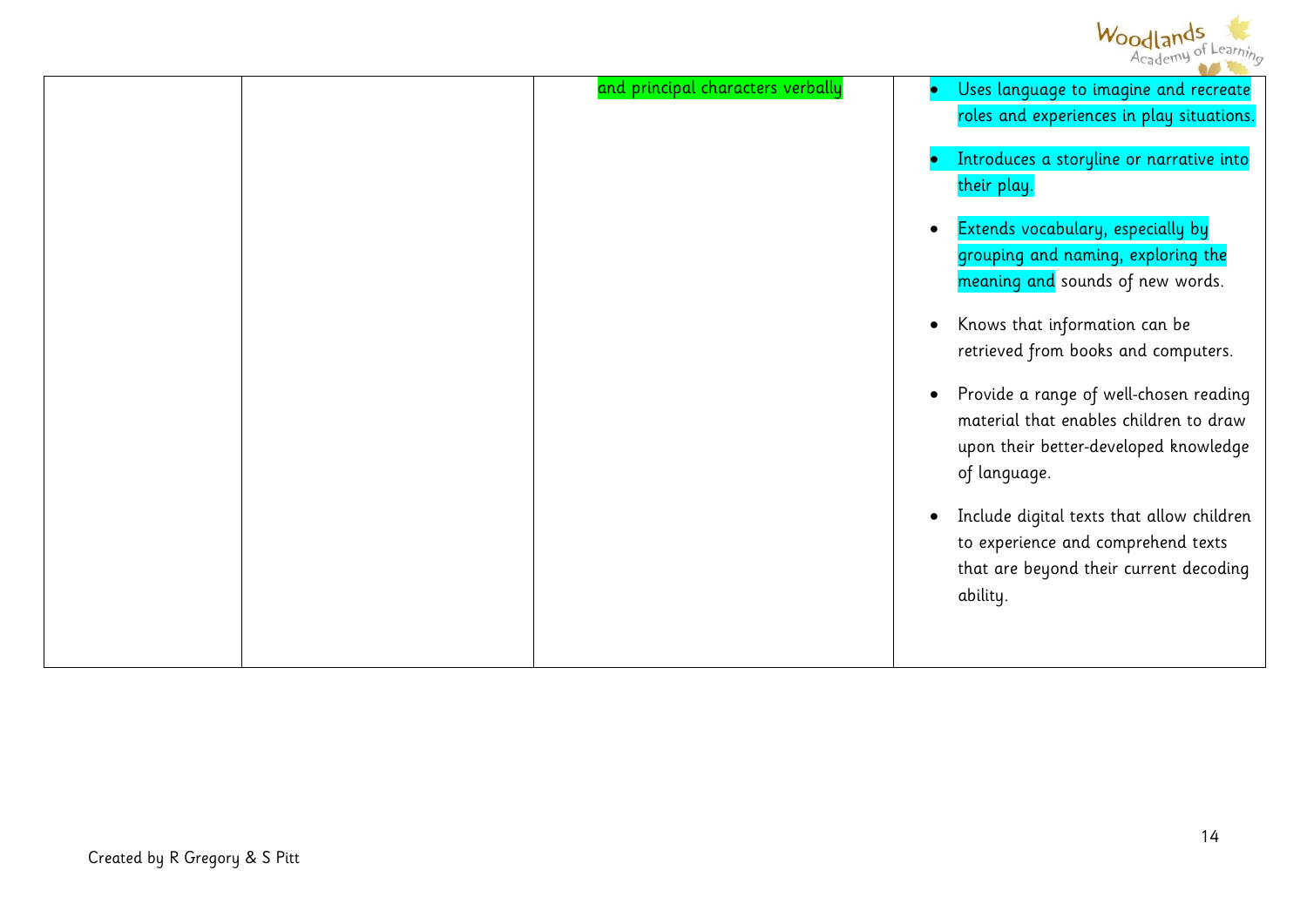#### **Teaching Strategies for the content domains**

#### **Content domains for KS1- These will be introduced to the children at an age appropriate level- verbally and through**  Vocabulary and In EYFS this can be introduced through and the state of the state of the state of the state of the state of the state of the state of the state of the state of the state of the state of the state of the stat In EYFS this can be introduced through "bump words" Encourage children to use vocabulary you have discussed in class and read in books read together. Introduce the term vocabulary to children provide synonyms to start broadening their vocabulary. Story boxes to ignite language and explore character and themes; book based games to develop the child's awareness of significant features of print; and recorded stories alongside books to allow the rhythm of the language to be revisited whilst matching to print. Sequencing Children can sequence as a whole classfamiliar tales are a good way to start. Labs with sequencing pictures in too- introduce them to the word sequencing. Can they number from 1-5 the parts? Labs available for re-reading, responding and re-enacting through imaginary play so children can begin to learn sequences

When you are reading, don't forget about... **Very Smart Rhinos In Pyjam** is for vocabulary (the words authors use) for sequencino is for retrieval (find it and write it down). is for inference (asking hu?' and 'how?'). is for prediction ('what will happen next?'). To read like a smart rhino, just follow these 5 steps!

Woodlal

Academy of Learn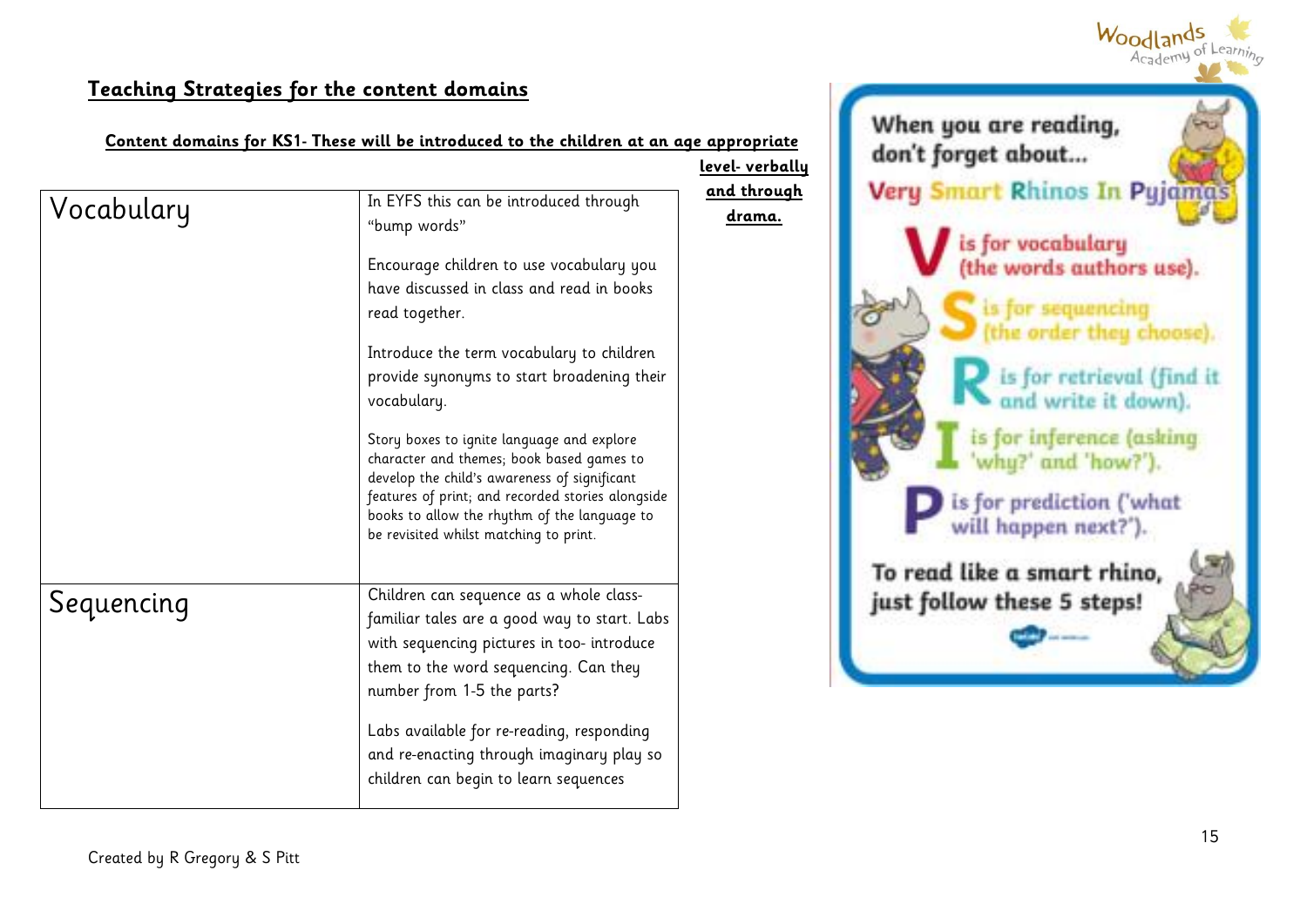

| Retrieval  | Verbally discussing the books that are read<br>to them- what can they remember. What<br>can they recall- use modelling of how to<br>retrieve information from the text. Talk<br>about how we can retrieve information<br>from non-fiction. |
|------------|--------------------------------------------------------------------------------------------------------------------------------------------------------------------------------------------------------------------------------------------|
| Inference  | Use drama for children to think about how<br>characters are thinking and feeling. Can<br>they change characters- how do they feel<br>different? How would they feel if they were<br>that character- develop empathy skills.                |
| Prediction | Verbally discussion what they think will<br>happen from the title and front cover.<br>Finish reading small parts- what do they<br>think will happen next? What will happen<br>after they have finished reading?                            |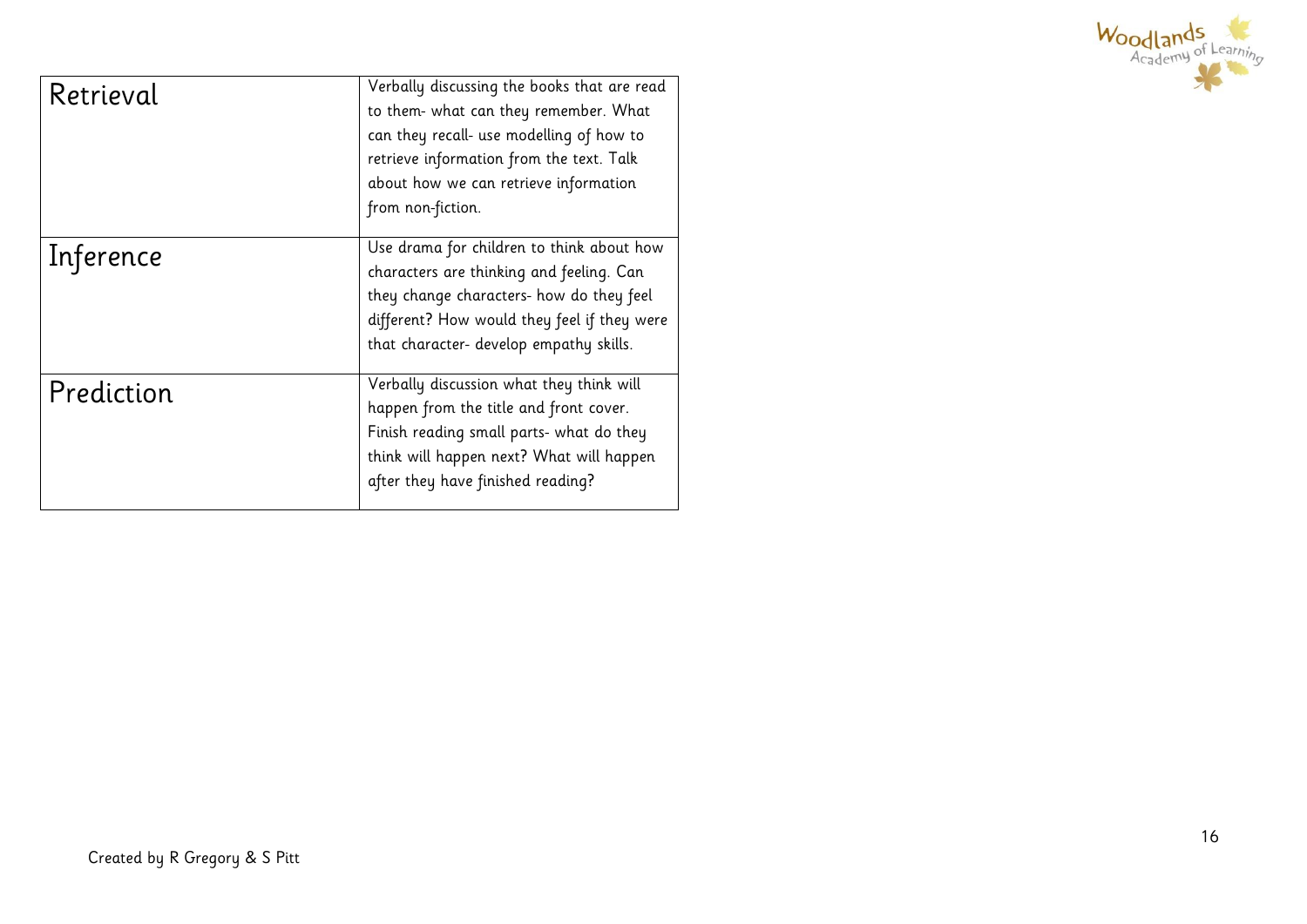

### **Recommended Books for Nursery :**

- **Each Peach Pear Plum –** Janet and Alan Ahlberg
- **The Jolly postman or other people's letters -** Janet and Alan Ahlberg
- **The Snowman** Raymond Briggs
- **Gorilla –** Anthony Browne
- **Would you rather? -**John Burningham
- **Dear Zoo -** Rod Campbell
- **The very hungry Caterpillar –** Eric Carle
- **I will not ever never eat a tomato** Lauren Child
- **Princess Smartypants –** Babette Cole
- **[Hairy Maclary from Donaldson's](http://www.booktrust.org.uk/books/view/30536) Dairy -** Lynley Dodd
- **[Room on the Broom](http://www.booktrust.org.uk/books/view/28735) -** Julia Donaldson and Axel Scheffler
- **[Ten Little Fingers and Ten Little Toes](http://www.booktrust.org.uk/books/view/29128)** Mem Fox & Helen Oxenbury
- **[Little Mouse's Big Book of Fears](http://www.booktrust.org.uk/books/view/26923)** Emily Gravett
- **[Where's Spot?](http://www.booktrust.org.uk/books/view/24855) -** Eric Hill
- **[Dogger](http://www.booktrust.org.uk/books/view/24861) -** Shirley Hughes
- **[Lost and Found](http://www.booktrust.org.uk/books/view/25161)** Oliver Jeffers
- **[The Tiger Who Came to Tea](http://www.booktrust.org.uk/books/view/24800) -** Judith Kerr

Reading skills ladders -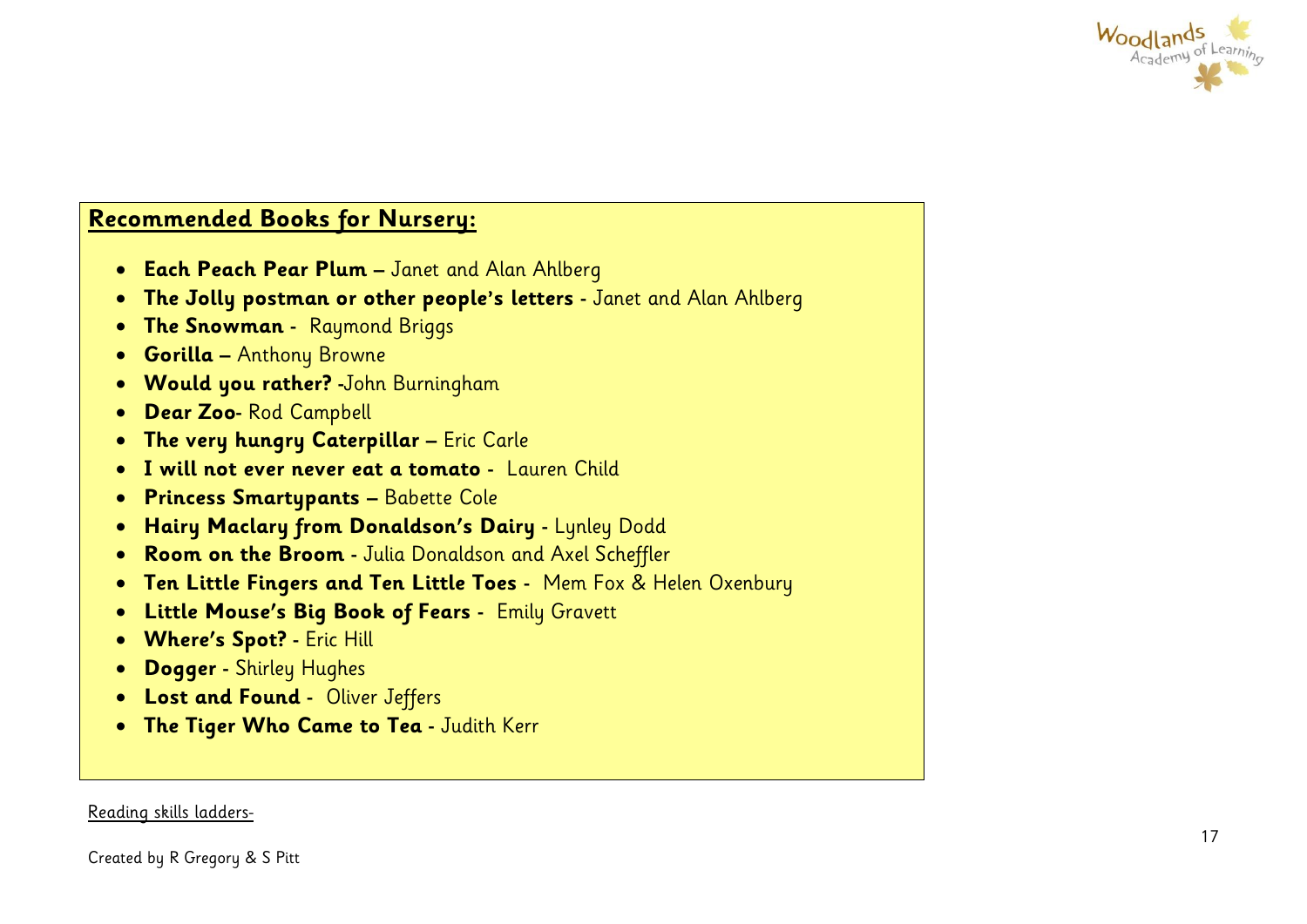

### **Common exception words for reception, year 1 and year 2**

#### **Pink highlighted- repeated words**

## **Reception- children should know how to read these words on entry to year 1.**

|      | U0    | Zome | Went           | Up  | You              | Day | Was |
|------|-------|------|----------------|-----|------------------|-----|-----|
| Look | Arel  | The  | O <sub>f</sub> | We  | This             | Dog | Me  |
| Like | Going | Big  | <b>She</b>     | And | <sup>r</sup> heu | Mu  | See |
| On   | Away  | Mum  | It             | At  | Play             | No  | yes |
| For  |       | Dad  | can            | He  | Am               | All |     |
| ιs   | cat   | get  | said           | to  | ın               | was |     |

# **Year 1- children should know how to read these words on exit of year 1.**

| <b>The</b>              | O'   | was  | uou   | me              | <sub>SO</sub> | Where | once   |
|-------------------------|------|------|-------|-----------------|---------------|-------|--------|
| $\overline{\mathsf{A}}$ | Said |      | Your  | $\sim$ 1<br>She | Bų            | Love  | ask    |
| Do                      | Saus | His  | They  | We              | Mu            | Come  | friend |
| $\blacksquare$          | Are  | Has  | Be    | No.             | Here          | Some  | school |
| today                   | were |      | he    | <b>go</b>       | there         | one   | put    |
| push                    | pull | full | house | our             | ้เท           | was   |        |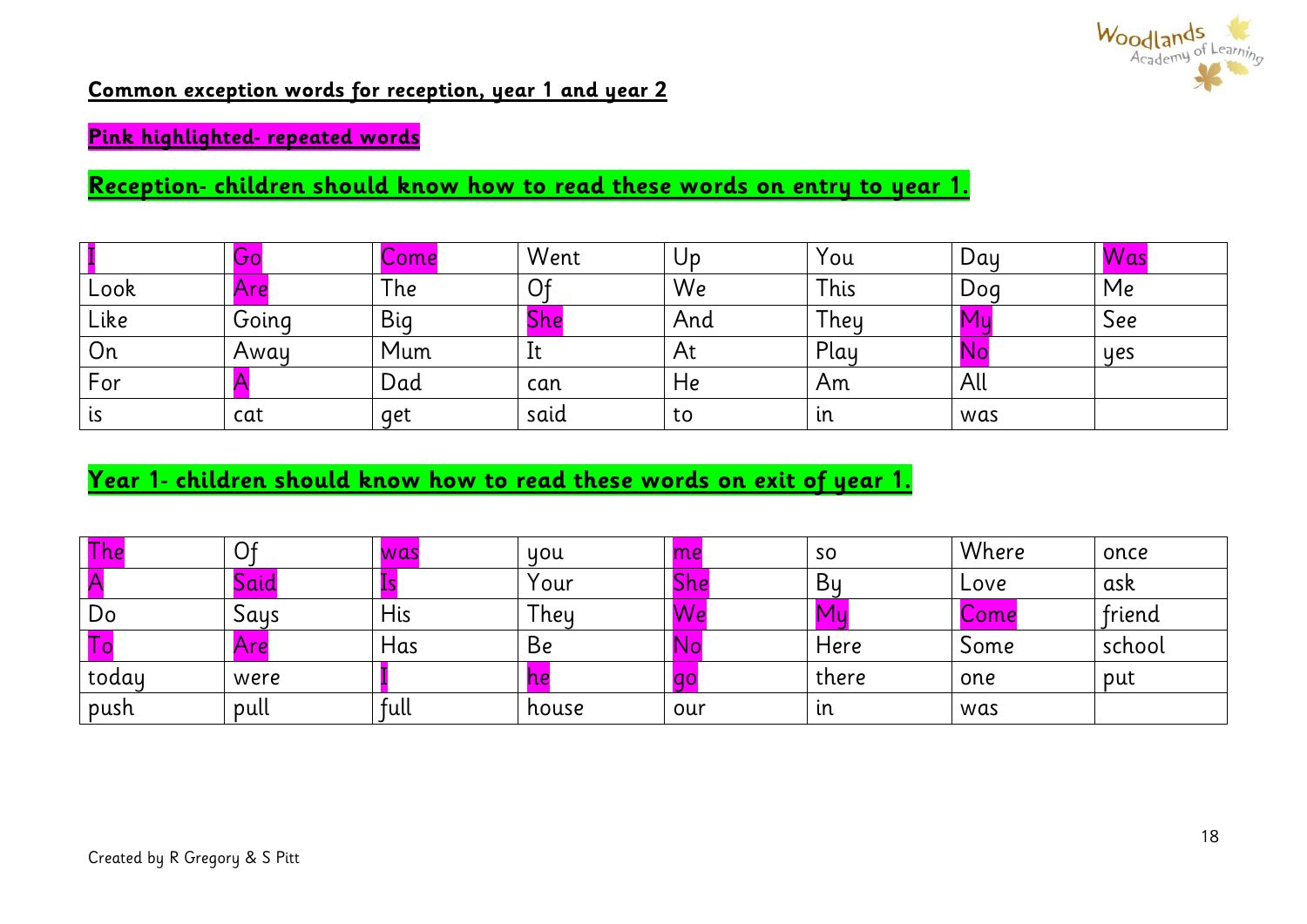

# **Year 2 words- children will start to learn these in year 1 and know all of them by year**

# **2 end.**

| Door           | Mind     | Most        | Hold      | <b>Break</b> | Last    | Plant   | Improve |
|----------------|----------|-------------|-----------|--------------|---------|---------|---------|
| Floor          | Behind   | Only        | Told      | Steak        | Past    | Path    | Sure    |
| Poor           | Child    | <b>Both</b> | Every     | Pretty       | Father  | Bath    | Sugar   |
| <b>Because</b> | Children | Old         | Everybody | Beautiful    | Class   | Hour    | Eue     |
| Find           | Wild     | Gold        | Even      | After        | Grass   | move    | Could   |
| kind           | climb    | cold        | great     | fast         | pass    | prove   | should  |
| would          | who      | whole       | any       | many         | clothes | busy    | people  |
| water          | again    | half        | money     | Mr           | Mrs     | parents |         |

**Word Reading and Fluency Learning Journey (Yellow highlighted should be taught in EYFS)**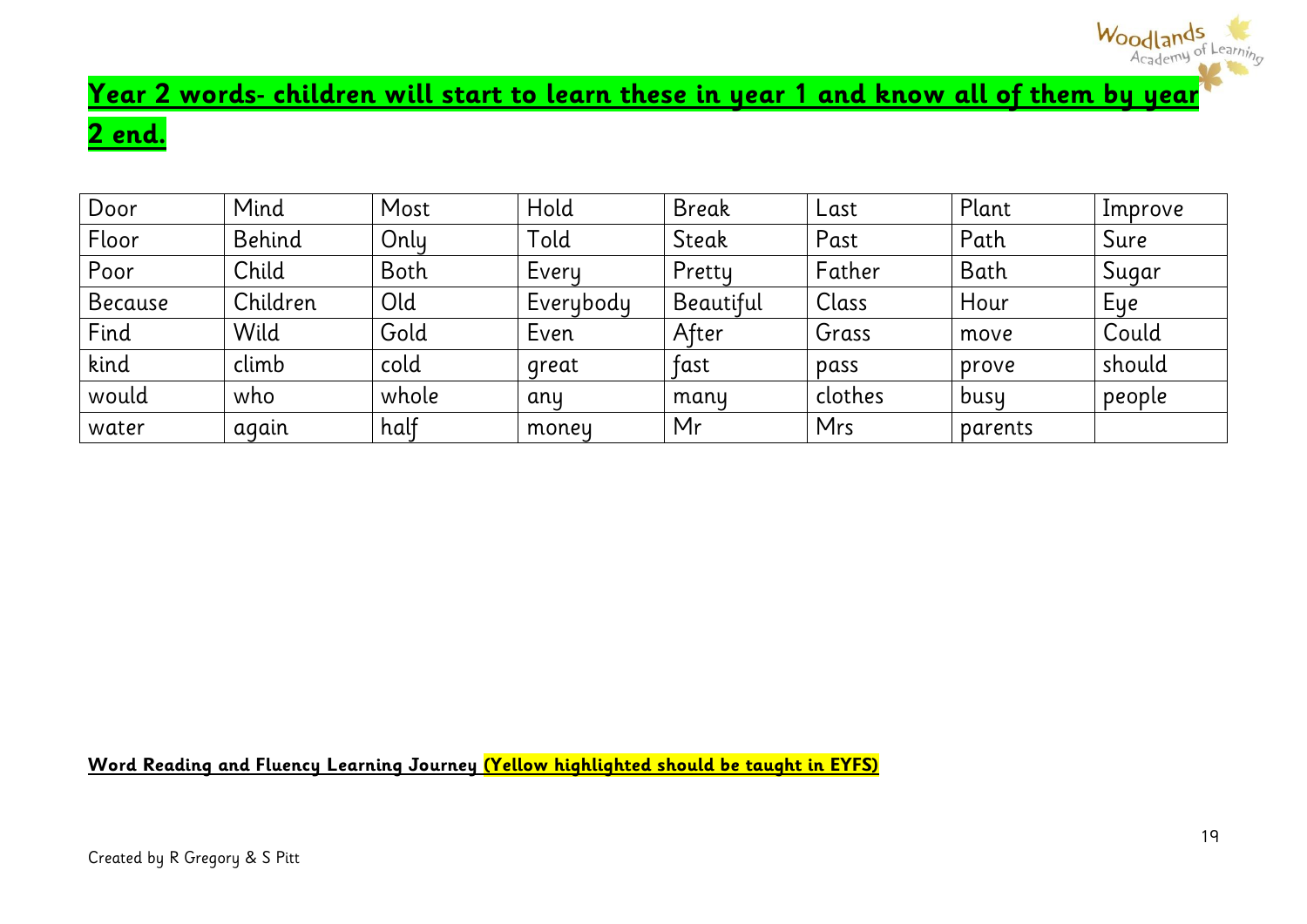

Preparing for reading aloud with meaning (**fluency-expression-tone**)

**Please note: that even when children can independently read fluently with all the key aspects, the class teacher will still model reading fluently on a daily basis to ensure that the skills remain simmering. Teachers should also continue exposing children to familiar tales and nursery rhymes up to year 6.**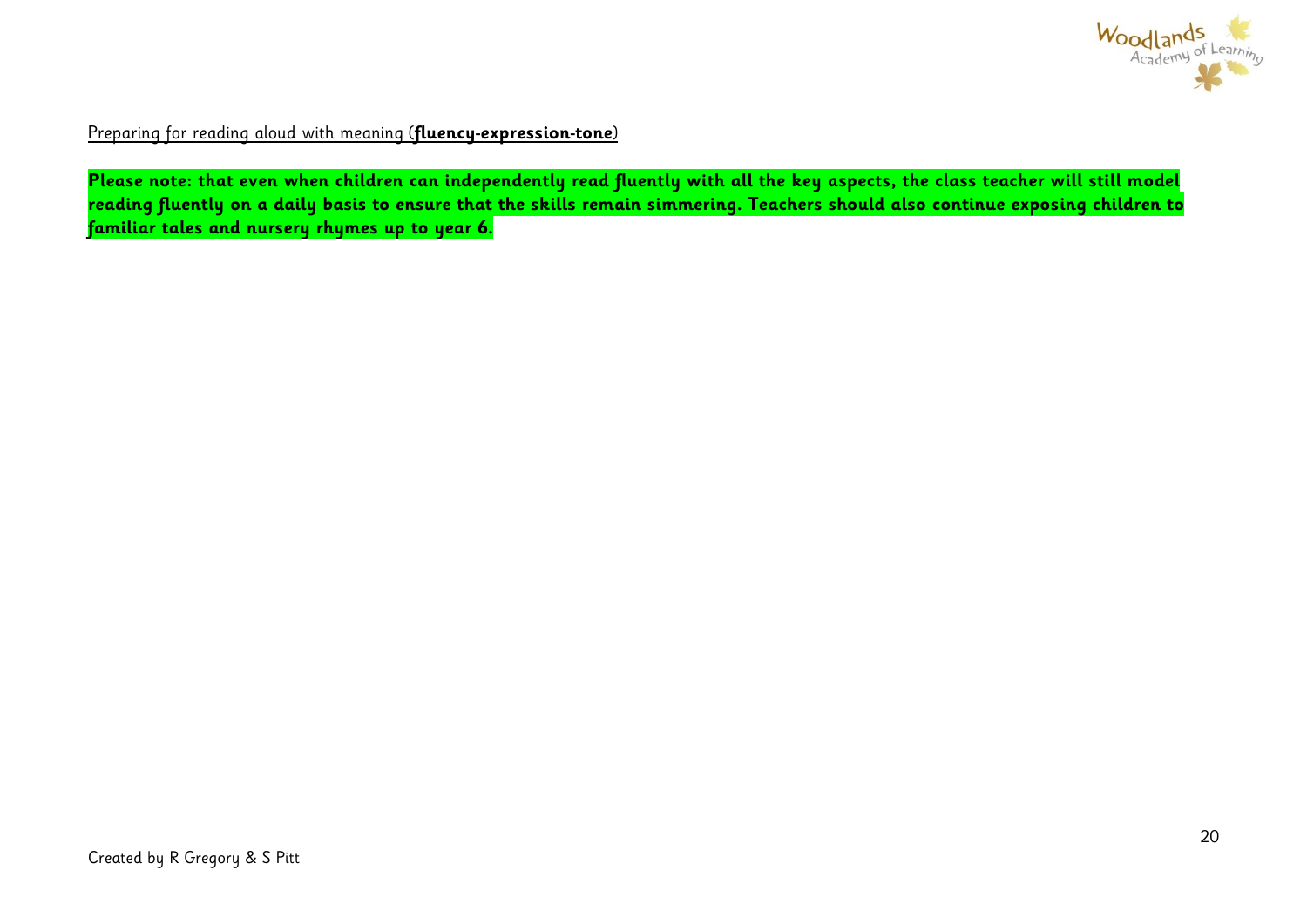

21

| <b>Skill Ladder</b>                                                                                                                                  | <b>Key Knowledge</b>                                                                                                                                                                                                                                                                                                                                                                                     |
|------------------------------------------------------------------------------------------------------------------------------------------------------|----------------------------------------------------------------------------------------------------------------------------------------------------------------------------------------------------------------------------------------------------------------------------------------------------------------------------------------------------------------------------------------------------------|
| Modelled reading of a wide array of texts to children-<br>expression/tone/performing- children repeat<br>Repetition of nursery rhymes/familiar tales | At the beginning of their education and throughout children will be exposed to their<br>teacher/other adults reading aloud to them as frequently as possible. Get the children to<br>repeat the familiar phrases- whole chunks of text. Get the children to change their voices to<br>change the meaning.<br>Children need to hear as many nursery/rhymes and familiar tales as possible. They will hear |
|                                                                                                                                                      | them that often that they start to remember them off by heart. They will repeat after the<br>teacher and model the expression and tone that is needed. Show the children what the text<br>looks like on the page.                                                                                                                                                                                        |
| Repetition of rhyme & alliteration (poems)                                                                                                           | Children need to hear as many popular rhymes and poems as possible. They will hear them<br>that often that they start to remember them off by heart. They will repeat after the teacher<br>and model the expression and tone that is needed. Show the children what the text looks like<br>on the page.                                                                                                  |
| Model and re-read familiar texts/rhymes/fairy tales                                                                                                  | At this point the children will now be able to re-read familiar texts/fairy tales/rhymes aloud<br>and practise their reading aloud skills. Children need to be repeating key parts of familiar<br>tales- such as I'll huff and I'll puff and I'll blow your house down. Children need to have a go<br>at performing small parts and reading aloud parts they remember.                                   |
| Modelled reading of unfamiliar text to children-<br>expression/tone/performing- children repeat.                                                     | Children will be able to apply their skills learnt from familiar tales to model the teacher/adults<br>reading of unfamiliar texts too. Good expression should be modelled to the children of<br>unfamiliar texts and get the children to repeat this                                                                                                                                                     |
| Read aloud unfamiliar books above their phonic level<br>after being modelled by teacher                                                              | Children will now be able to apply their learning from familiar texts/class texts to read aloud<br>unfamiliar books above their phonic level after their teacher has explicity modelled this to<br>them. They enjoy this and get to practise their performance reading voice.                                                                                                                            |
| Decoding is becoming automatic when reading aloud                                                                                                    | Children have passed their phonic screening and can read at 90+ words per minute-<br>developing good expression, tone and intonation which is frequently modelled by their class<br>teacher.                                                                                                                                                                                                             |
| Copies a modelled reading of a poem/play script                                                                                                      | Children can mirror the teacher's modelled reading with intonation, actions, volume and<br>correct tone. Children can perform poems and play scripts modelled by their teacher and the<br>they have a go at performance reading them.                                                                                                                                                                    |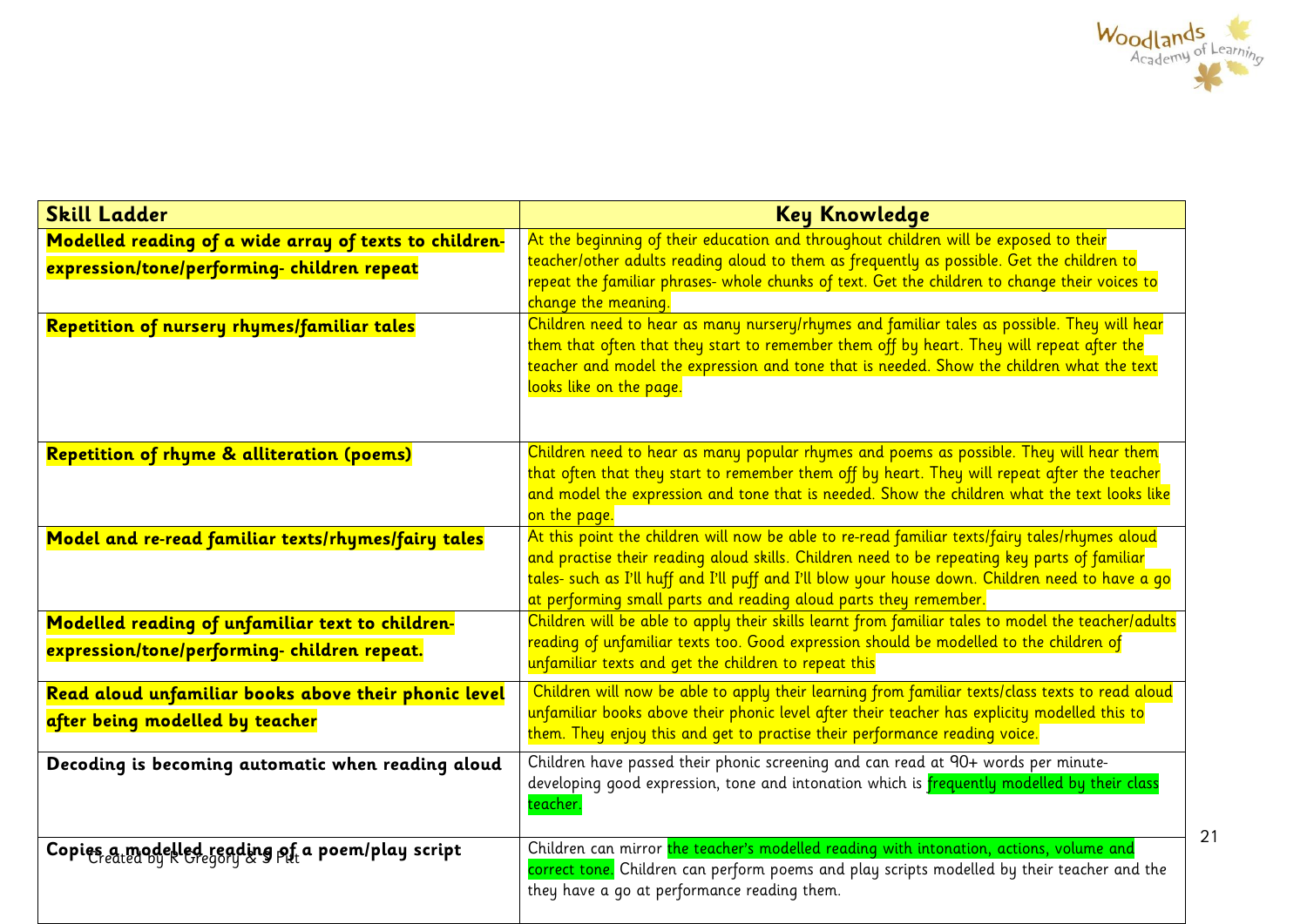|                                                                                                                                                      | Woodlands<br>Academy of Learning                                                                                                                                                                                                                                                                                                                                                                                                                                                                                                                                                                                                                                          |  |
|------------------------------------------------------------------------------------------------------------------------------------------------------|---------------------------------------------------------------------------------------------------------------------------------------------------------------------------------------------------------------------------------------------------------------------------------------------------------------------------------------------------------------------------------------------------------------------------------------------------------------------------------------------------------------------------------------------------------------------------------------------------------------------------------------------------------------------------|--|
| Reads aloud with expression, intonation and tone-<br>Children are explicitly taught to take into account<br>punctuation and this is heavily modelled | This is regularly modelled by their teacher, and the children follow the reading and can see<br>where the teacher takes note of punctuation. Children should be taught how to change their<br>voice for<br>? - children's voices will go higher when asking a question (inflection)<br>!- Explain that this is used to show emotion in their voice- this could be sadness, happiness,<br>shock- dependant on the sentence<br>""- Speech marks- how do you change your voice for someone talking<br>, . - ; :- natural pauses in text when reading aloud<br>Also talk to the children about reading aloud and when you can pause without punctuation<br>to build suspense. |  |
| Children can perform a reading of a poem/play script<br>independently.                                                                               | Children can now read poetry and plays aloud in groups or independently using expression<br>and tone to express meaning. This is still regularly modelled by their teacher but they are<br>beginning to do this automatically now.                                                                                                                                                                                                                                                                                                                                                                                                                                        |  |
| Independently takes note of punctuation when<br>reading aloud.                                                                                       | Children understand how comma and full stops are used to join & separate clauses, maintains<br>fluency and understanding when reading. They can use this punctuation to maintain<br>expression in their reading aloud. They can also pause in places where there is no<br>punctuation but to build suspense. This is still regularly modelled by their teacher but they<br>are beginning to do this automatically now.                                                                                                                                                                                                                                                    |  |
| Independently reads aloud with accuracy, intonation,<br>speed & enthusiasm and at a reasonable speaking<br>pace.                                     | At this stage children can read aloud confidently and reads the majority of words accurately.<br>Their speaking pace is 100+ words per minute and they can vary their speed to portray<br>meaning when reading aloud.                                                                                                                                                                                                                                                                                                                                                                                                                                                     |  |
| Learns a range of poetry off by heart and can perform<br>these with meaning.                                                                         | Confidently shows their understanding through intonation, tone, volume and action. This is<br>modelled by their teachers performing poems.<br>(ballad, sonnet, rap, elegy & narrative poems)                                                                                                                                                                                                                                                                                                                                                                                                                                                                              |  |
| Prepares poems and play scripts to read aloud and                                                                                                    | Confidently shows their understanding through intonation, tone, volume and action.                                                                                                                                                                                                                                                                                                                                                                                                                                                                                                                                                                                        |  |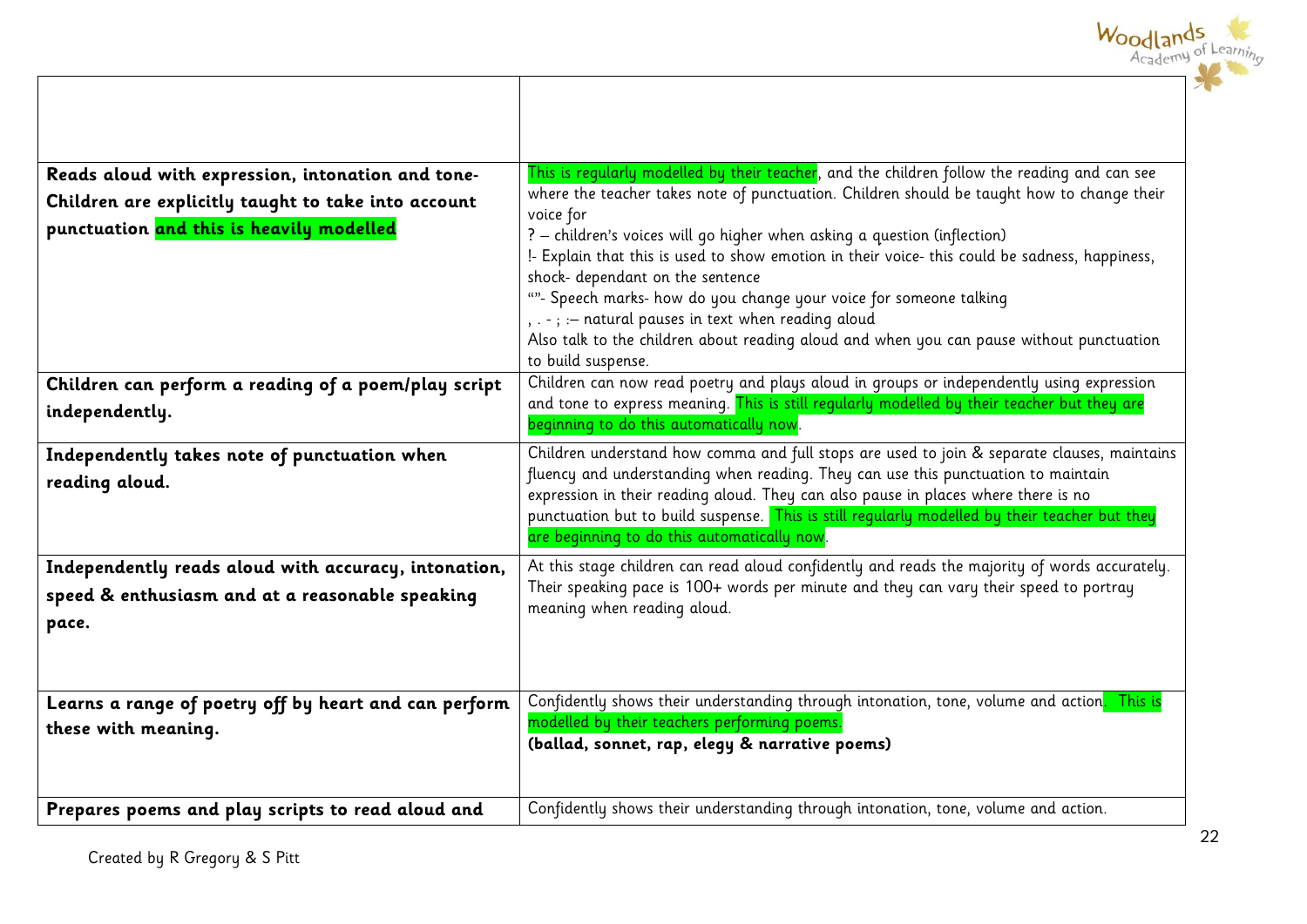|                                                | Woodlands<br>Academy of Learning                                                           |  |
|------------------------------------------------|--------------------------------------------------------------------------------------------|--|
| perform.                                       | (Understands pace, movement, gesture and delivery- build tension with their performance).  |  |
|                                                | They can show the meaning they have portrayed through their writing through their own      |  |
|                                                | performance. This is modelled by their teacher with a poem created from a text or a script |  |
|                                                | from a text.                                                                               |  |
| Reads aloud fluently and effortlessly- showing | At this stage children can read aloud confidently and they use their voice effectively by  |  |
| meaning through intonation and tone.           | changing the intonation and tone. They know how to use their voice to portray meaning      |  |
|                                                | confidently and can do so with unfamiliar texts. This is still regularly modelled by their |  |
|                                                | teacher but children do this automatically now.                                            |  |

#### **Decoding skills ladder (word reading)-**

| <b>Skill Ladder</b>                                                                  | <b>Key Knowledge</b>                                                                                                                                                                                                                                                                                                                                                               |
|--------------------------------------------------------------------------------------|------------------------------------------------------------------------------------------------------------------------------------------------------------------------------------------------------------------------------------------------------------------------------------------------------------------------------------------------------------------------------------|
| Nursery (Phonics ARE should be used in conjunction with this document)               |                                                                                                                                                                                                                                                                                                                                                                                    |
| Letters and sound is the beginning focus of<br>nursery.                              | Children begin their reading journey using letters and sounds. This will be practised alongside the<br>fluency skills ladder (expression) and should not be taught without this.<br>> Follow the Nursery ARE phonic ladder and the letters and sounds scheme.<br>$\triangleright$ Huge focus on identifying, and describing sounds in the environment-exploring sound.             |
| Children understand books and<br>understands the concepts of<br>stories/rhymes/poems | Children should be enthused by books and start to understand the concept of decoding. There will be a<br>large focus on stories, rhymes and poems.<br>Follow the Nursery ARE phonic ladder and the letters and sounds scheme.<br>Huge focus on hearing as many familiar stories, rhymes and poems as possible. Children<br>should be secure on understanding rhyme by nursery end. |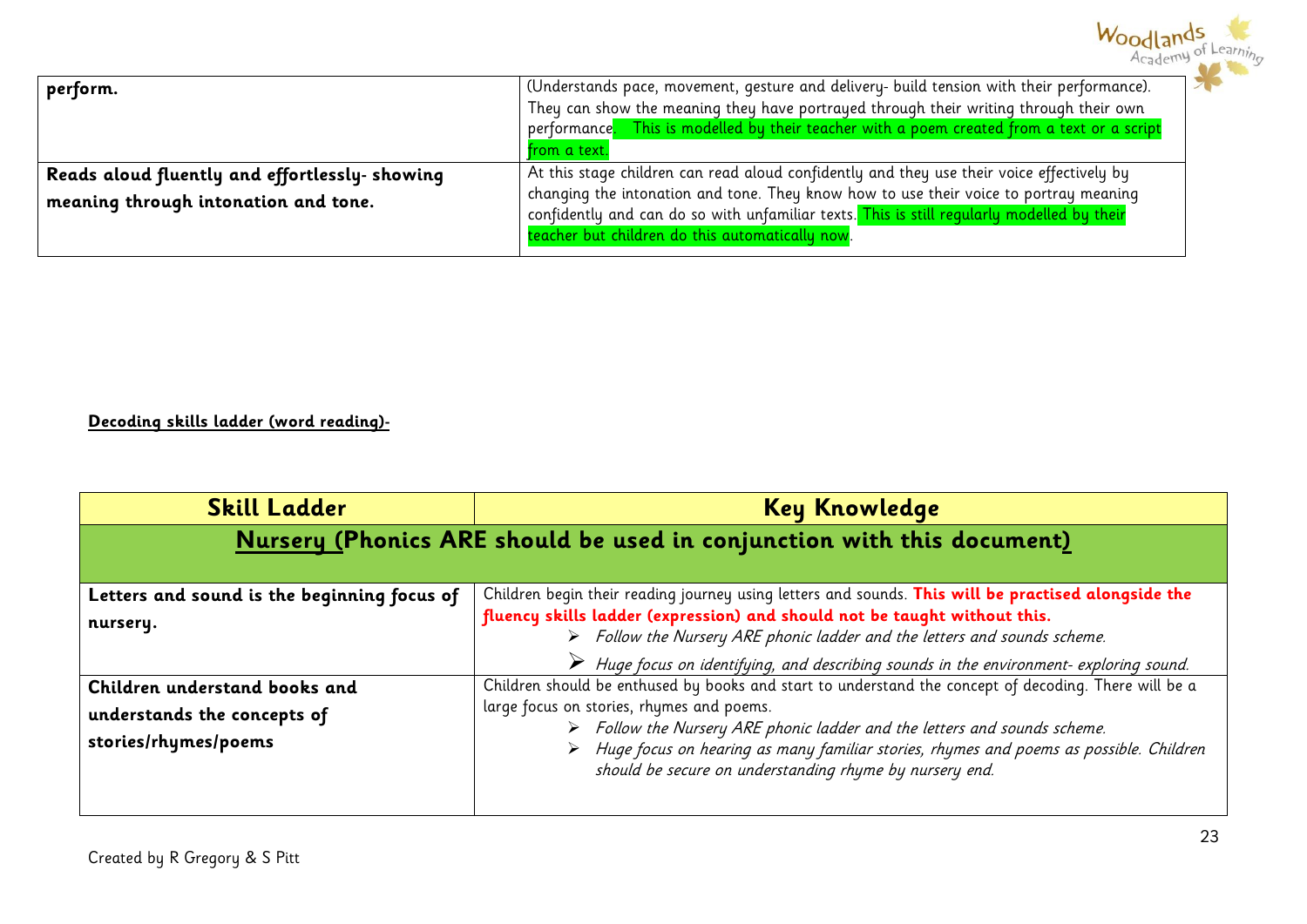|                                                         | Woodlands                                                                                                                                                                                                                                                                                                                                                                                                                                                                                                              |
|---------------------------------------------------------|------------------------------------------------------------------------------------------------------------------------------------------------------------------------------------------------------------------------------------------------------------------------------------------------------------------------------------------------------------------------------------------------------------------------------------------------------------------------------------------------------------------------|
| Begin synthetic, systematic phonic learning<br>(RWI)    | When ready, children in nursery will begin RWI programme of study. This is about introducing the<br>children to the initial sounds in words and beginning to orally sound blending.<br>> Follow the Nursery ARE phonics ladder and the letters and sounds scheme.<br>> Children should be able to recognise all set 1 sounds by nursery end and start to Fred talk<br>phonetically plausible words. They will also be able to recognise some red words.                                                                |
|                                                         | Reception(Phonics ARE should be used in conjunction with this document)                                                                                                                                                                                                                                                                                                                                                                                                                                                |
| Systematic-synthetic phonics is taught                  | Children continue to learn systematic-synthetic phonics- they can link sounds; segment sounds in simple<br>words and blend sounds together. This is practised alongside fluency skills ladder (expression)<br>and should not be taught without this.<br>$\triangleright$ Follow the Reception ARE phonic ladder and the RWI scheme.<br>$\triangleright$ Practise blending and segmenting as often as possible.                                                                                                         |
| Begin to read captions, sentences and<br>questions.     | Children can use their phonic knowledge to begin to read captions, sentences and questions<br>> Model reading these to the children- display in the classroom, become familiar to children. Build<br>up their confidence to read unfamiliar captions, sentences and questions.                                                                                                                                                                                                                                         |
| Read all reception high frequency words<br>fluently     | Children will begin to read all reception high frequency words by reception end.<br>$\triangleright$ I, go, come, went, up, you, day, was, look, are, the, of ,we , this, dog, me , like,<br>going, big, she, and , hey, my, see , on, away, mum, it, at, play, no, yes, for, a , dad,<br>can, he, am, all, is, cat, get, said, to, in.<br>To be displayed in the classroom- read frequently by the children so they know them by sight.<br>➤<br>$\triangleright$ Word tins sent home to practise these words at home. |
| Read some red words correctly                           | Children will recognise these words by sight and will be able to read all by reception end.<br>$\triangleright$ I, the, me, of, to, no, go into, he, she, we, me, be, was, my, you, her, they, all, are,<br>her, said, what, one, there.                                                                                                                                                                                                                                                                               |
| Children are beginning to read multi-<br>syllabic words | Children are beginning to read words with more than one syllable and they can use this as a skill<br>to read aloud- adding to their phonic blending skills for reading.<br>> Introduce children to syllables- teach them explicitly-chunks of speech sound in words.<br>Clap/use instruments to demonstrate syllables in words                                                                                                                                                                                         |
| Begin to read familiar books fluently                   | In reception, children should be reading familiar books at 30-40 words per minute.<br>$\triangleright$ These can be familiar tales learnt in both nursery and reception or familiar rhymes.                                                                                                                                                                                                                                                                                                                            |
|                                                         | <u>Year 1 (Phonics ARE should be used in conjunction with this document)</u>                                                                                                                                                                                                                                                                                                                                                                                                                                           |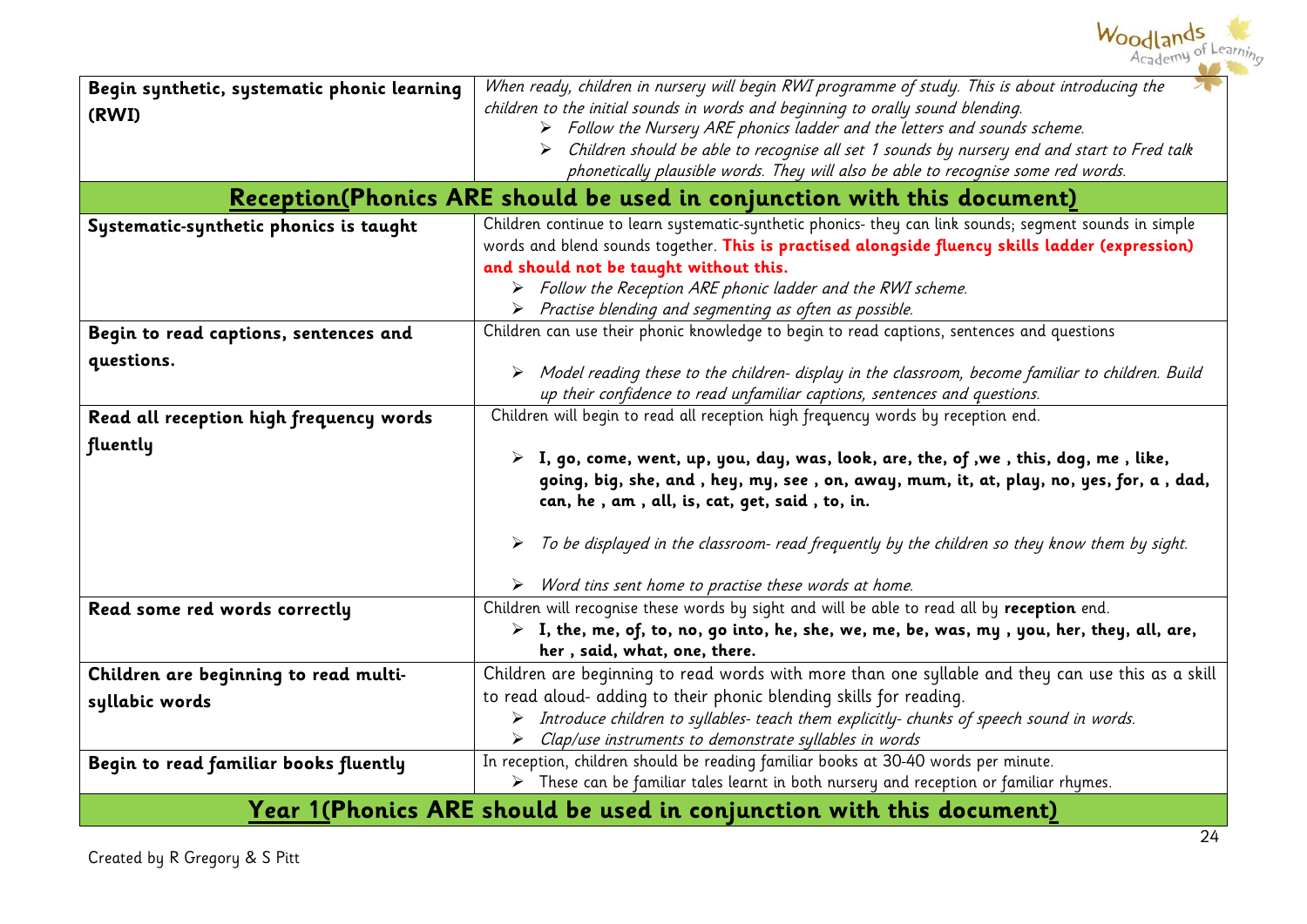| Systematic, synthetic phonics is continued                                                | Children responds correct sound to graphemes for most of the 40+ phonemes. Can do this with familiar<br>words and unfamiliar words.<br>$\triangleright$ Children have daily phonics lessons. They should also be practising the GPC regularly.                                                              |
|-------------------------------------------------------------------------------------------|-------------------------------------------------------------------------------------------------------------------------------------------------------------------------------------------------------------------------------------------------------------------------------------------------------------|
| Reads and understands sentences at their<br>phonic level                                  | Children can begin to read sentences at their level, recognises familiar words in the sentence and attempts<br>to decode unfamiliar words in that sentence.<br>> Children can read full sentences in their phonic books. They practise these at home and in school.                                         |
| Use phonic knowledge/blend sounds to<br>read unfamiliar words                             | Children can segment words using sounds and use their phonic knowledge to sound out these words-<br>sometimes in their head and read out loud confidently.<br>> Children have daily phonics lessons, this should also be practised in other lessons regularly.                                              |
| Read aloud unfamiliar books above their<br>phonic level after being modelled by a teacher | Children can practise reading words that are above their phonic level after their teacher models<br>this to them- again ensure that fluency is also taught alongside this.<br>> Modelling unfamiliar books above their age will enable children to build their confidence<br>in decoding and reading aloud. |
| Be secure reading phase 2 high frequency and                                              | Children can read these words confidently with no pause-                                                                                                                                                                                                                                                    |
| common exception words                                                                    | $\triangleright$ a, an, as, at, if, in, is, it, of, off, on, can, dad, had, back, and, get, big, him, his, not,<br>got, up, mum, but, put, the, to, I, no, go, into                                                                                                                                         |
| Be secure reading phase 3 high frequency                                                  | Children can read these words confidently with no pause                                                                                                                                                                                                                                                     |
| and common exception words                                                                | $\triangleright$ will, that, this, then, them, with, see, for, now, down, look, too, he, she, we, me, be, was, you,<br>they, all, are, my, her                                                                                                                                                              |
| Be secure reading phase 4 high frequency                                                  | Children can read these words confidently with no pause                                                                                                                                                                                                                                                     |
| and common exception words                                                                | $\triangleright$ Went, from, children, little, it's, just, help, said, were, out, like, one, have, do, when, some, come,<br>there, what, so                                                                                                                                                                 |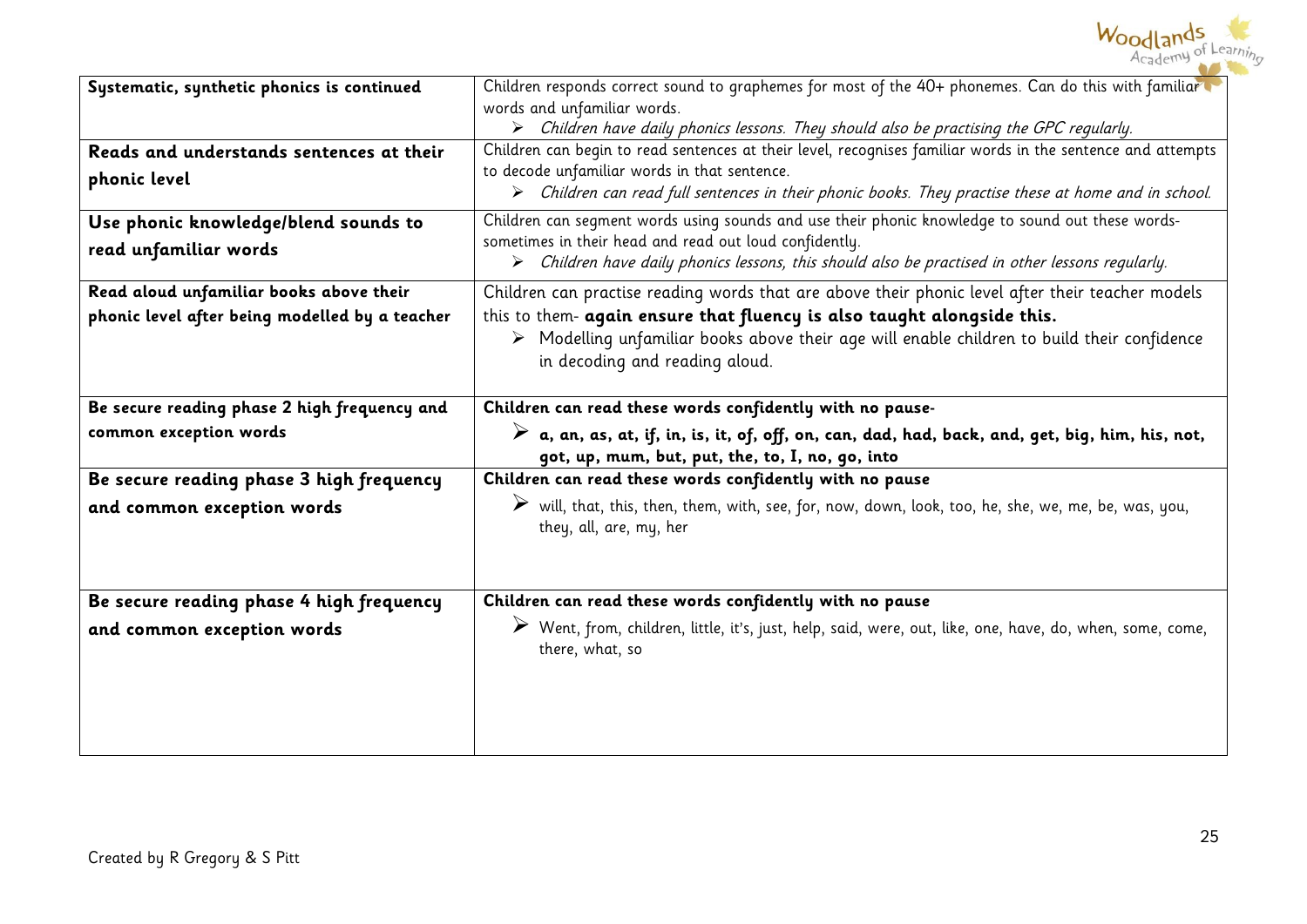

| Read common suffixes                     | Can read words with the suffixes-                                                                                                                                                            |
|------------------------------------------|----------------------------------------------------------------------------------------------------------------------------------------------------------------------------------------------|
|                                          | -s, -es, -ing, ed, er, est                                                                                                                                                                   |
|                                          | They should also understand what suffixes are and what they do to change the meaning of a<br>➤<br>word.                                                                                      |
|                                          | > Include words with these suffixes in your WAGOLL for writing- read them to the children,<br>encourage them to use them, read them aloud.                                                   |
| Read contractions and understand what    | Be secure reading words containing contractions- for example, I'm, I'll, We'll and understands that the                                                                                      |
| they are                                 | apostrophe represents the omitted letters.<br>> Include contractions in your WAGOLL for writing- read them to the children; encourage them to                                                |
|                                          | use them, read them aloud.                                                                                                                                                                   |
|                                          |                                                                                                                                                                                              |
|                                          |                                                                                                                                                                                              |
| Be secure reading phase 5 high frequency | Children can read these words confidently with no pause                                                                                                                                      |
| and common exception words               | > Mr, looked, made, your, came, saw, Mrs, don't, asked, very, make, put, called, old, I'm, by, their,<br>oh, could, about, house, time, day, people, here                                    |
|                                          |                                                                                                                                                                                              |
|                                          |                                                                                                                                                                                              |
|                                          | Children now recognise word parts "chunks" in words- this helps them decode multisyllabic unfamiliar                                                                                         |
| Read multi-syllable words confidently    | words. This eases the decoding burden- as they use this alongside their phonic knowledge.                                                                                                    |
|                                          | Continue syllable knowledge used in reception. Clap/instruments syllables in words- use more<br>complex words with suffixes and prefixes and demonstrate using syllables to read them aloud. |
|                                          |                                                                                                                                                                                              |
|                                          |                                                                                                                                                                                              |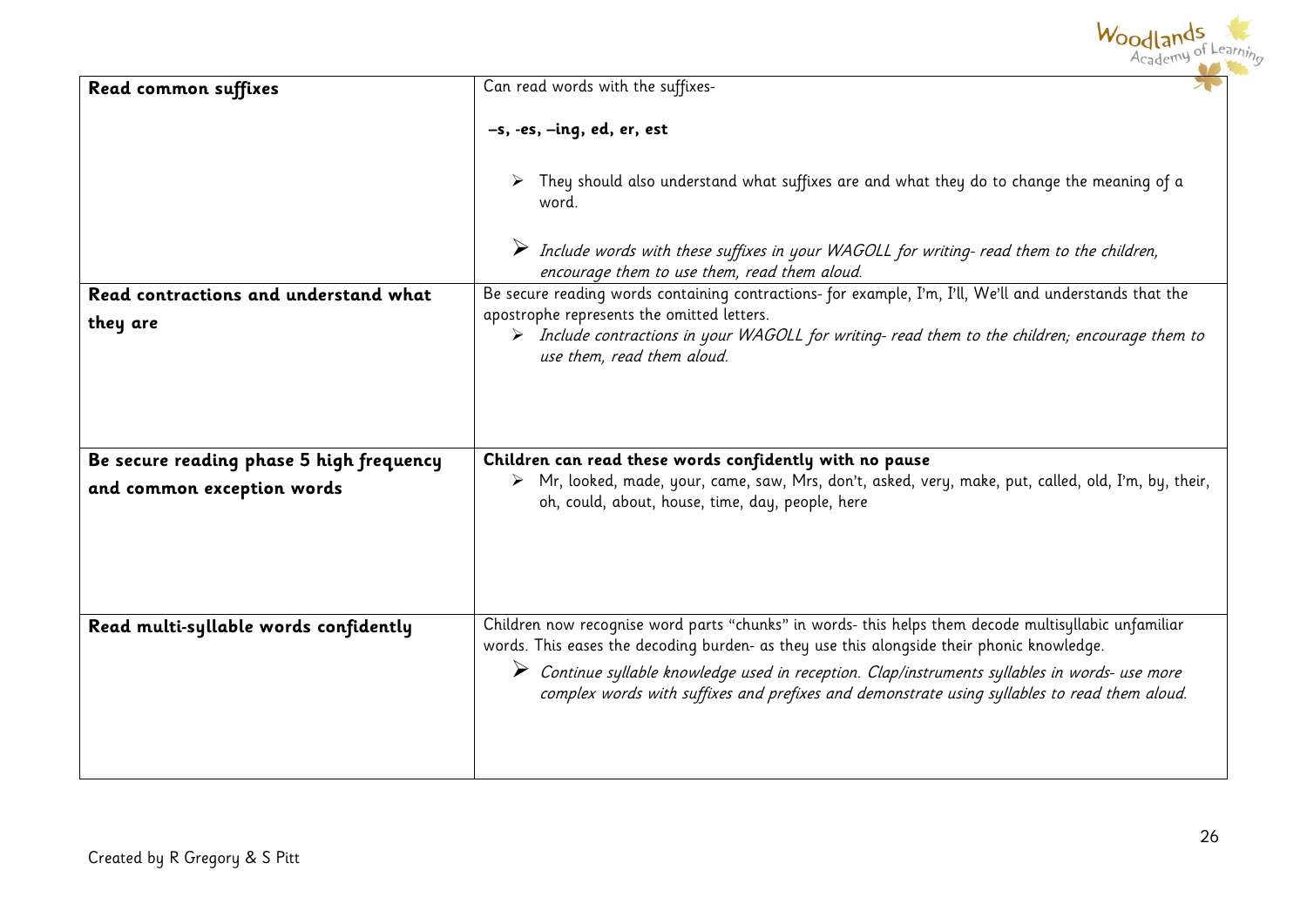|                                                                 | Woodlan <sup>d</sup>                                                                                                                                                                                                                                                                                                                                                                                                                                                             |
|-----------------------------------------------------------------|----------------------------------------------------------------------------------------------------------------------------------------------------------------------------------------------------------------------------------------------------------------------------------------------------------------------------------------------------------------------------------------------------------------------------------------------------------------------------------|
| Read all year 1 common exception words<br>confidently           | Children can read the year 1 words with ease and at pace. They can do this without pausing and without<br>attempting to blend.<br>$\triangleright$ Use these words in your WAGOLLS, on your displays and expose children to them as often as<br>possible, reading them as often as possible so they can read them by sight.                                                                                                                                                      |
| Be secure on all sounds and now reading<br>70+ words per minute | Children can read all sounds taught in year 1 and can blend and segment in their head. They can read at<br>speed, and are beginning to work on their expression whilst reading independently<br>> Children should be taught to be read with expression (fluency skill ladder) and also be reading at<br>a good pace. Demonstrate and model this as often as possible- including in phonics lessons.<br>> The Phonics test should be passed for children to be ARE at year 1 end. |
|                                                                 | Year 2                                                                                                                                                                                                                                                                                                                                                                                                                                                                           |
| Responds accurately to the graphemes for<br>the 40+ phonemes    | Children apply phonic knowledge to decode words confidently- they respond accurately and speedily to<br>the graphemes.<br>> Phonics still needs to simmering throughout year 2- children will need these skills to read<br>unfamiliar words. Recap GPCs, read phonics books aloud practising automatic decoding and<br>expression.                                                                                                                                               |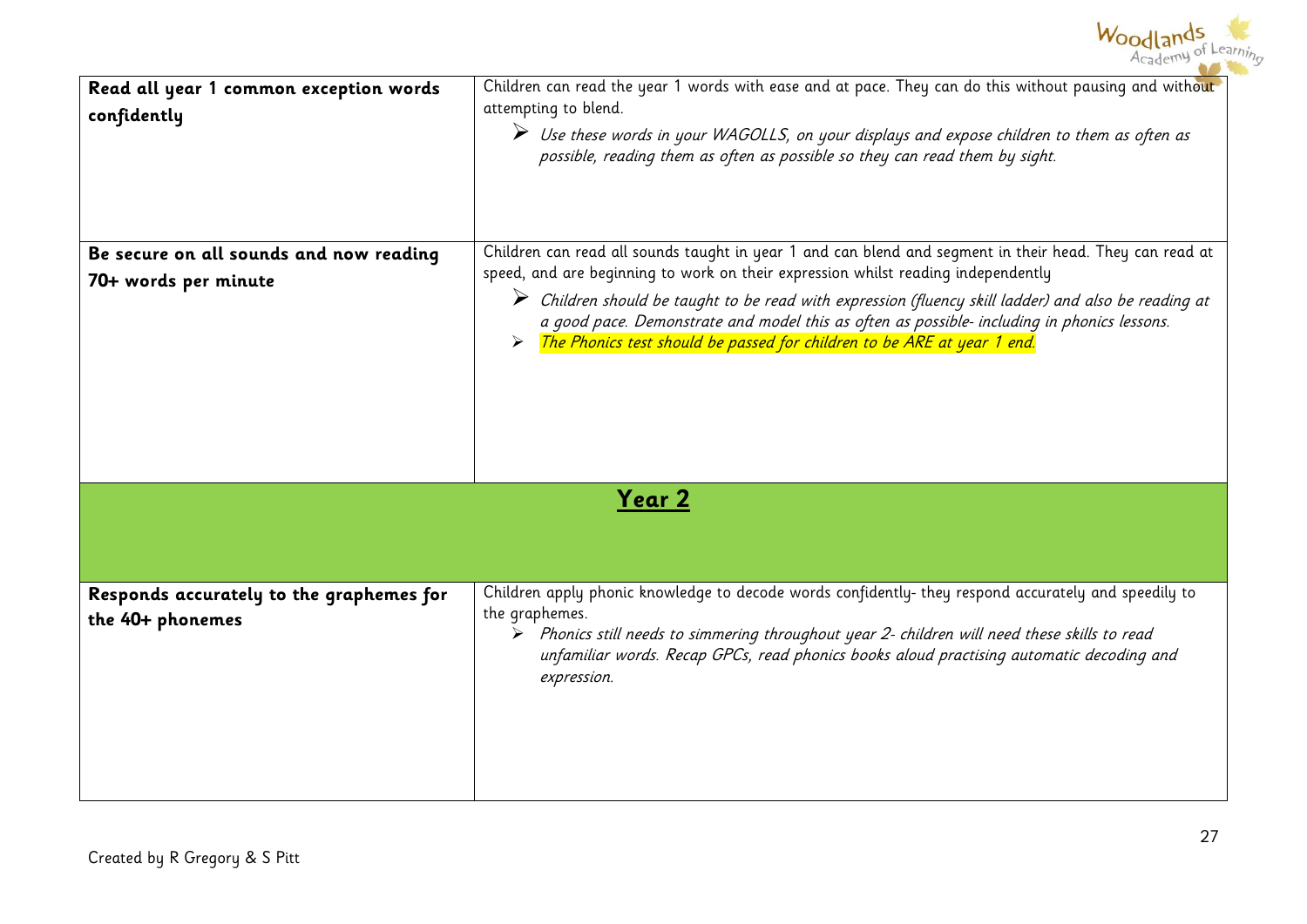| Phonic knowledge and syllable knowledge are<br>confidently used to decode unfamiliar words | Woodlan <sup>®</sup><br>Academy of Lea<br>Children have now had lots of practise with reading. However, they need to keep practising phonics to<br>help read unfamiliar words. They need to sound out and blend if they get stuck.<br>$\triangleright$ Children continue to use their phonic knowledge and syllable knowledge to decode unknown<br>words. This is becoming more automatic- children are spotting patterns and chunks or words<br>which helps reading become more automatic.                   |
|--------------------------------------------------------------------------------------------|---------------------------------------------------------------------------------------------------------------------------------------------------------------------------------------------------------------------------------------------------------------------------------------------------------------------------------------------------------------------------------------------------------------------------------------------------------------------------------------------------------------|
| Reads aloud and self-corrects independently                                                | Self-correction behaviours are done overtly- this begins to become less apparent as they begin to self-<br>correct in their head.<br>$\triangleright$ Let the child read to the end of the sentence- find the error on their own.<br>> Model self-correction to the children, talk about how you can do it in your head. You notice<br>how something doesn't sound right based on the context of the text. Explicitly teach them<br>this, encourage them to practise this when reading their own texts aloud. |
| Reads suffixes, prefixes, root words and<br>contractions regularly                         | Children can read more sophisticated words by using their growing knowledge of suffixes and<br>prefixes and adding these to root words. They use their syllable knowledge and this knowledge<br>combined. Contractions are read and understood with ease.                                                                                                                                                                                                                                                     |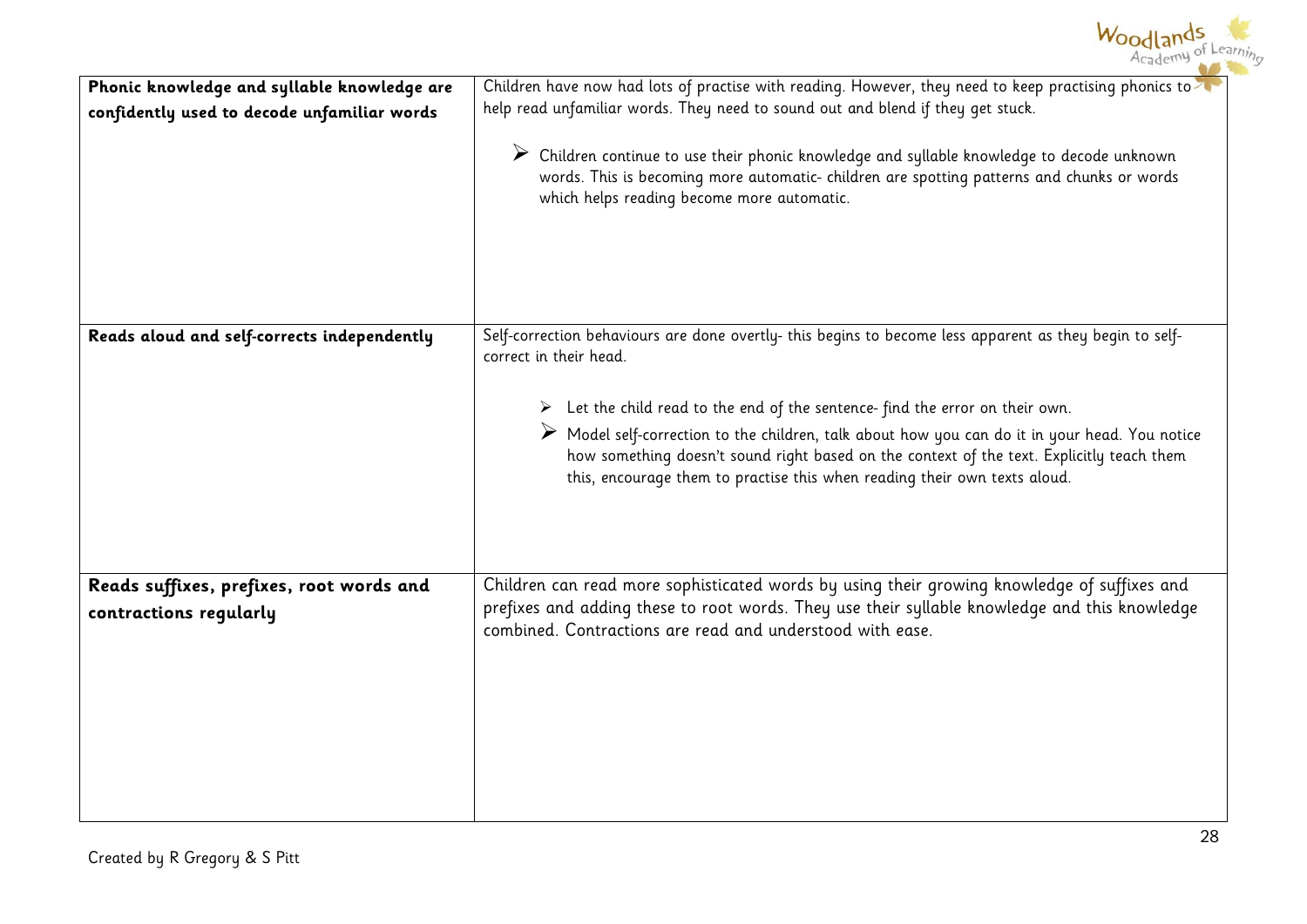| Decoding is becoming automatic (90+ words<br>per minute)                           | Woodlands<br>Academy of Lea<br>Children take note of punctuation whilst reading and can do so with good expression, tone and<br>intonation. They read at a good pace, and can slow down or speed up to enhance the meaning of the<br>text.                                                                                                                                                                                                                                                                                                                                                                                                                                                               |
|------------------------------------------------------------------------------------|----------------------------------------------------------------------------------------------------------------------------------------------------------------------------------------------------------------------------------------------------------------------------------------------------------------------------------------------------------------------------------------------------------------------------------------------------------------------------------------------------------------------------------------------------------------------------------------------------------------------------------------------------------------------------------------------------------|
| Children can re-read above age books to<br>build up their fluency and word reading | Children can read aloud books above their age after being modelled by their teacher. This helps<br>them read without having to decode and can use the familiarity to develop fluency and word-<br>reading.<br>$\triangleright$ Get children to follow with their finger whilst you read aloud. Get them to repeat the<br>sentence- this will build up their vocabulary and decoding skills.                                                                                                                                                                                                                                                                                                              |
| Children begin to be able to silent read for<br>short periods of time              | Children now have strong phonic knowledge and comprehension skills- this will help them read more<br>broadly, confidently and fluently.<br>$\triangleright$ At this stage in their reading education they can read silently for short periods of time and<br>understand what they are reading for themselves. Children pick their own books to read to<br>themselves developing their love of reading.<br>Get the children to practise reading silently. Teach the excitement of reading silently- stepping into<br>➤<br>the story. Make the reading area enticing, quiet and calm atmosphere.<br>Model close reading for non-fiction how to find information (can be in foundation subjects) ready<br>➤ |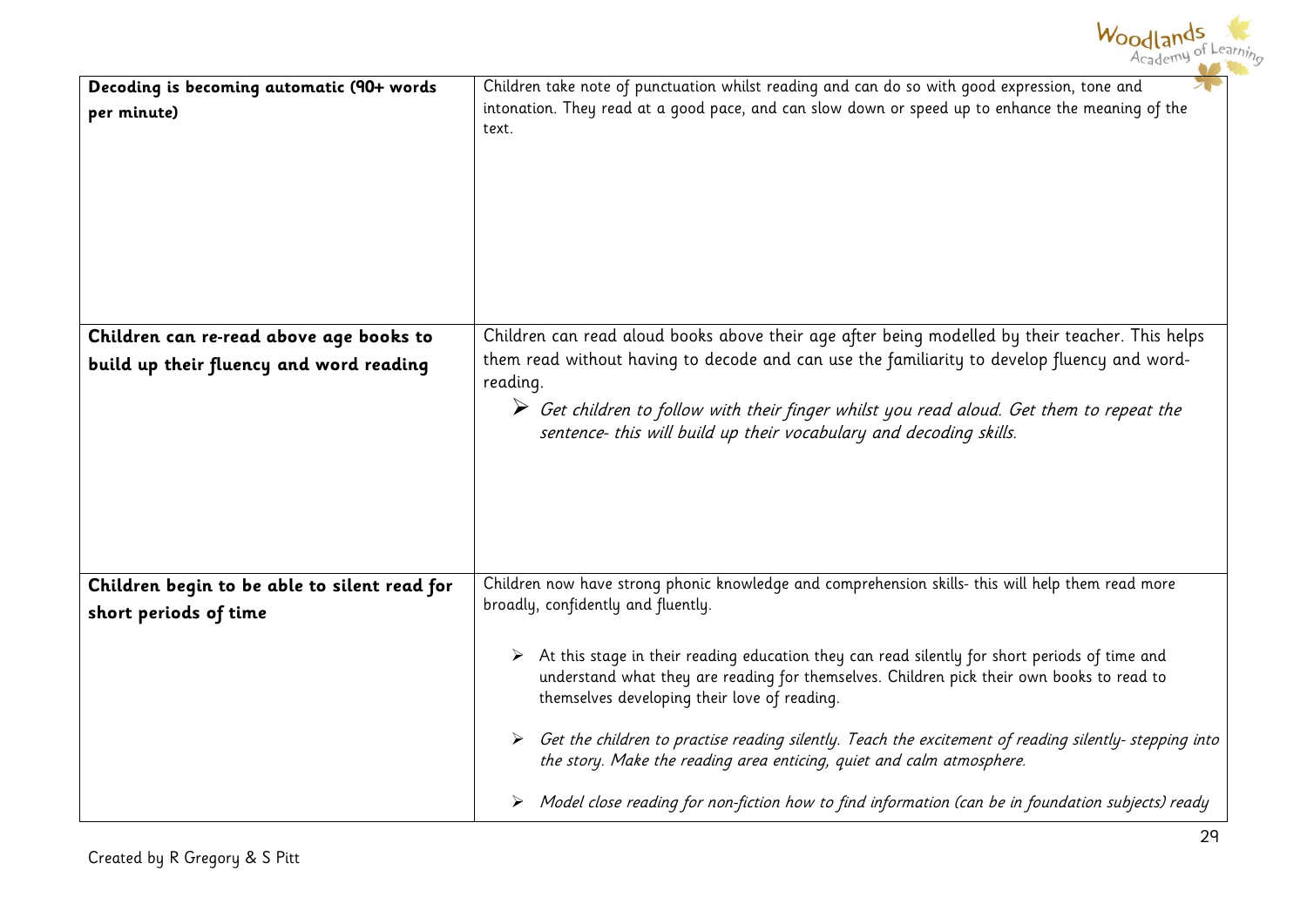|                                                                                            | for further learning in KS2.                                                                                                                                                                                                                              |
|--------------------------------------------------------------------------------------------|-----------------------------------------------------------------------------------------------------------------------------------------------------------------------------------------------------------------------------------------------------------|
|                                                                                            |                                                                                                                                                                                                                                                           |
|                                                                                            |                                                                                                                                                                                                                                                           |
|                                                                                            |                                                                                                                                                                                                                                                           |
|                                                                                            |                                                                                                                                                                                                                                                           |
| Year 3                                                                                     |                                                                                                                                                                                                                                                           |
| Uses phonic knowledge to decode and<br>reading is automatic                                | Children use their phonic knowledge to read unfamiliar words- they can use this knowledge if<br>they get stuck on reading words. They read familiar words with ease.                                                                                      |
|                                                                                            | $\triangleright$ Phonic skills should still be taught in year 3- children to use these to be able to read<br>unfamiliar more complex vocabulary.                                                                                                          |
| Reads aloud with speed, fluency, accuracy<br>and enthusiasm                                | Children can read aloud confidently at an appropriate speed for the meaning of the text. They can change<br>their speed when it is appropriate and in contexture with punctuation.                                                                        |
| Reads aloud and understands words using<br>knowledge- root words, prefixes and<br>suffixes | Children can read more sophisticated words by using their growing knowledge of suffixes and prefixes and<br>adding these to root words. They use their syllable knowledge and this knowledge combined. Contractions<br>are read and understood with ease. |
| Confidently self corrects when text doesn't<br>make sense                                  | Self-correction behaviours are now mostly done in the child's head. They can correct errors without having<br>to blend and decode.                                                                                                                        |
|                                                                                            | $\triangleright$ Encourage and model self correction- allow the children to correct their own errors                                                                                                                                                      |
| Continues to read words with multi<br>syllables                                            | Including words beyond taught GPC                                                                                                                                                                                                                         |
| Reads aloud complex books beyond their<br>age group- after being modelled by teacher       | Children practise reading aloud more complex books by echoing their teacher- this develops their fluency<br>and word reading further.                                                                                                                     |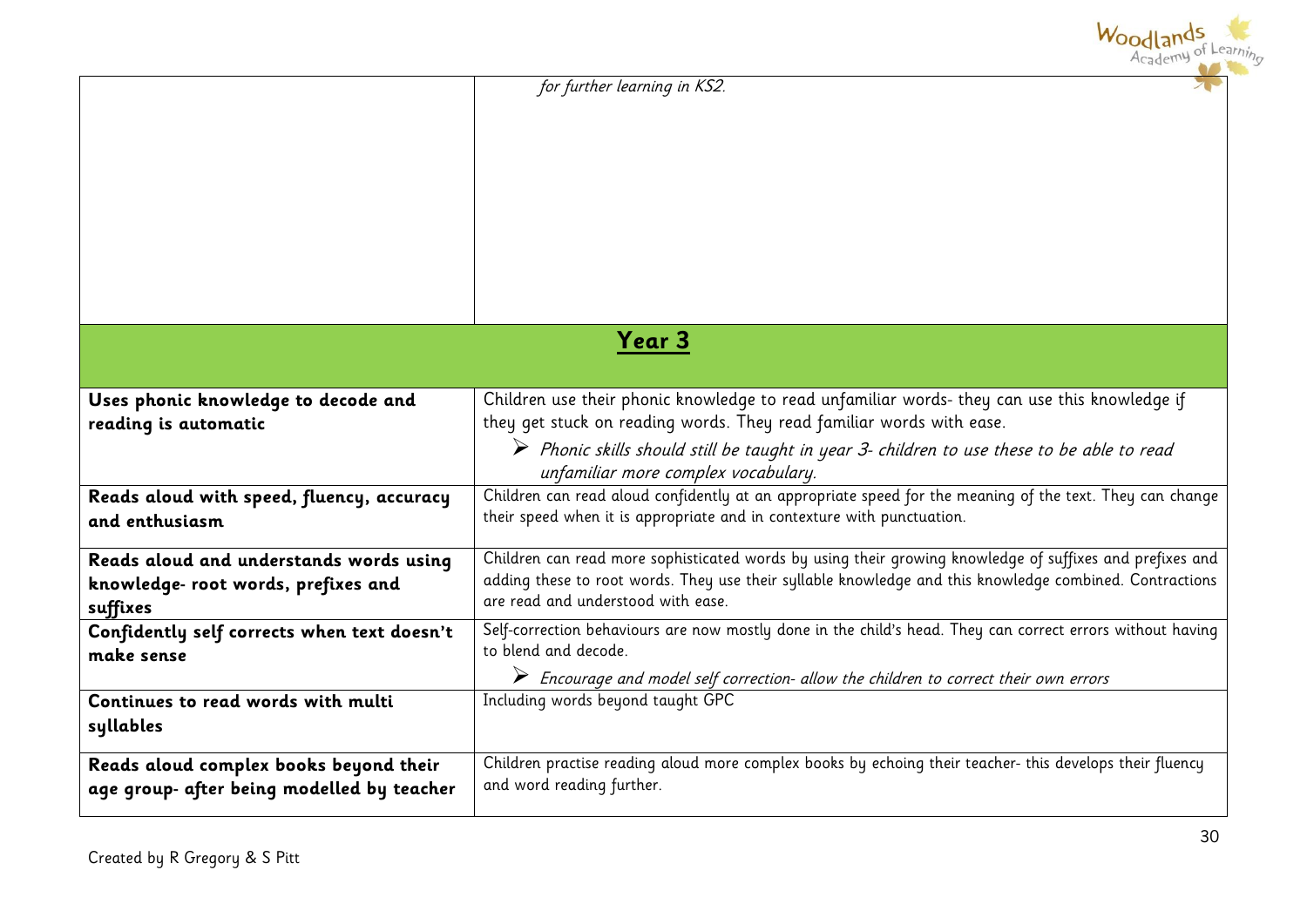

| Read some year 3 and 4 common exception<br>words                                              | Children can read some of the year 3 and 4 common exception words with ease.                                                                                                                                                                              |  |
|-----------------------------------------------------------------------------------------------|-----------------------------------------------------------------------------------------------------------------------------------------------------------------------------------------------------------------------------------------------------------|--|
| Is now confident in word reading silently                                                     | Children can now read longer texts for a longer period of time. They are becoming able to read for<br>sustained periods of time. They are beginning to develop skills of close reading for non-fiction.                                                   |  |
|                                                                                               | Year 4                                                                                                                                                                                                                                                    |  |
| Reads most words effortlessly and attempts<br>to decode unfamiliar words with<br>automaticity | Most words the children come across they can now read. They still use their phonic knowledge and<br>syllables but this is mostly done in their head.                                                                                                      |  |
| Reads aloud-continues to use knowledge of<br>root words, prefixes and suffixes.               | Children can read more sophisticated words by using their growing knowledge of suffixes and<br>prefixes and adding these to root words. They use their syllable knowledge and this knowledge<br>combined. Contractions are read and understood with ease. |  |
| Reads all year 3 and 4 words accurately<br>and confidently                                    | All year 3 and 4 common exception words are read accurately and with ease.                                                                                                                                                                                |  |
| Automatically tracks the text and self<br>corrects                                            | Children self-correct as they read and can spot errors easily. They are beginning to track the text and<br>consider what the writer has written and why.                                                                                                  |  |
| Reads a wide range of challenging texts<br>above their age                                    | Children practise reading aloud more complex books by echoing their teacher- this develops their fluency<br>and word reading further.                                                                                                                     |  |
| Reads silently with stamina                                                                   | Can read well silently, they have developed different styles for reading.<br>Close reading for non-fiction<br>➤<br>Sustained silent reading for fiction.<br>➤                                                                                             |  |
| Year 5                                                                                        |                                                                                                                                                                                                                                                           |  |
| Reads the majority of words effortlessly<br>and decodes unfamiliar words effortlessly         | Reading is now nearly completely automatic- most words, even unfamiliar words can be decoded in their<br>head.                                                                                                                                            |  |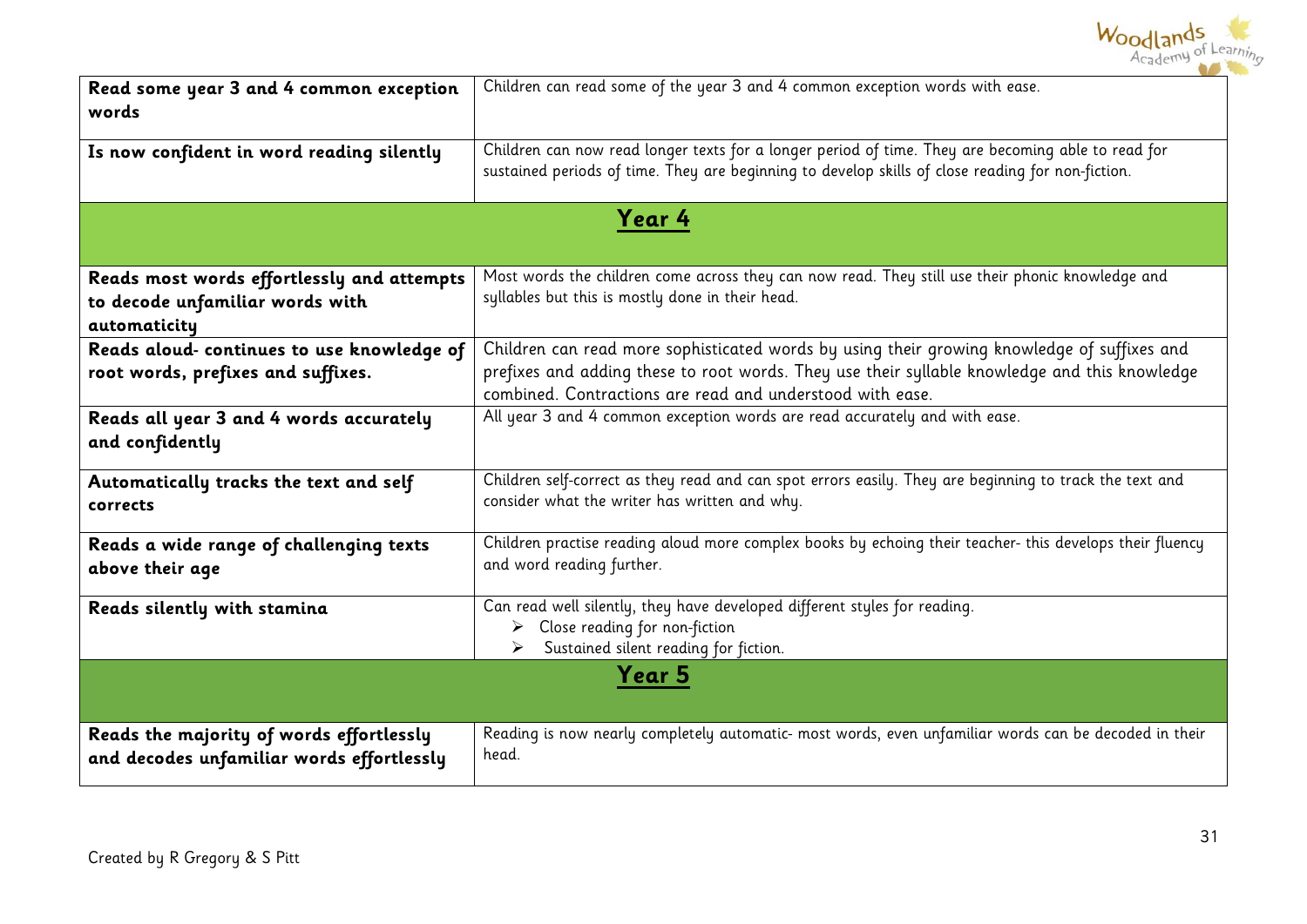

| Reads aloud-continues to use knowledge of | Children can read more sophisticated words by using their growing knowledge of suffixes and prefixes and |
|-------------------------------------------|----------------------------------------------------------------------------------------------------------|
| root words, prefixes and suffixes.        | adding these to root words. They use their syllable knowledge and this knowledge combined. Contractions  |
|                                           | are read and understood with ease.                                                                       |
| Reads some year 5 and 6 common            | Reads some year 5 and 6 common exception words with ease.                                                |
| exception words                           |                                                                                                          |
|                                           |                                                                                                          |
| Reads aloud with accuracy, self corrects  | Reading is mostly accurate, with self -correction happening automatically. They read at a good           |
| with ease and at a reasonable speaking    | pace appropriate for the meaning of the text.                                                            |
| pace                                      |                                                                                                          |
| Reads silently with stamina               | Children can silently read for a sustained period of time. They are developing these skills:             |
|                                           |                                                                                                          |
|                                           | Close reading for non-fiction is used independently<br>➤                                                 |
|                                           |                                                                                                          |
|                                           | $\triangleright$ Sustained silent reading for complex fiction texts                                      |
| Year 6                                    |                                                                                                          |
|                                           |                                                                                                          |
|                                           |                                                                                                          |
|                                           |                                                                                                          |
| Reads words effortlessly, decodes         | Reading is sufficiently fluent and effortless                                                            |
|                                           |                                                                                                          |
| unfamiliar words with automaticity        |                                                                                                          |
| Reads aloud-continues to use knowledge of | Children can read more sophisticated words by using their growing knowledge of suffixes and prefixes and |
| root words, prefixes and suffixes.        | adding these to root words. They use their syllable knowledge and this knowledge combined. Contractions  |
|                                           | are read and understood with ease.                                                                       |
| Reads all year 5 and 6 common exception   | Children can read all common exception words with ease.                                                  |
| words                                     |                                                                                                          |
|                                           |                                                                                                          |
| Reading aloud is fluent and effortless.   | Children read independently, they have a love of reading and read for a range of reasons. This will help |
| Decoding is now completely automatic.     | build their foundation for secondary school reading.                                                     |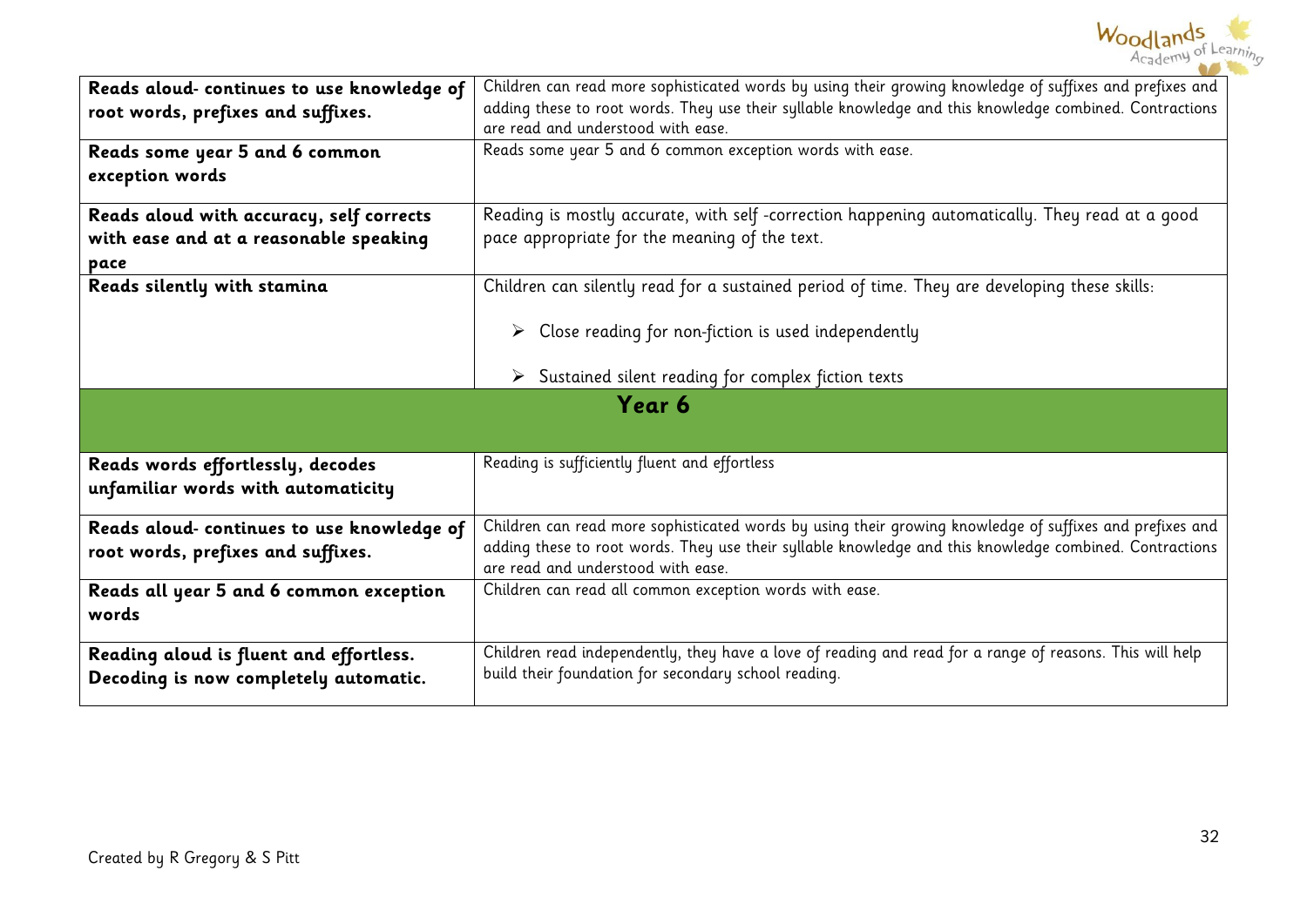